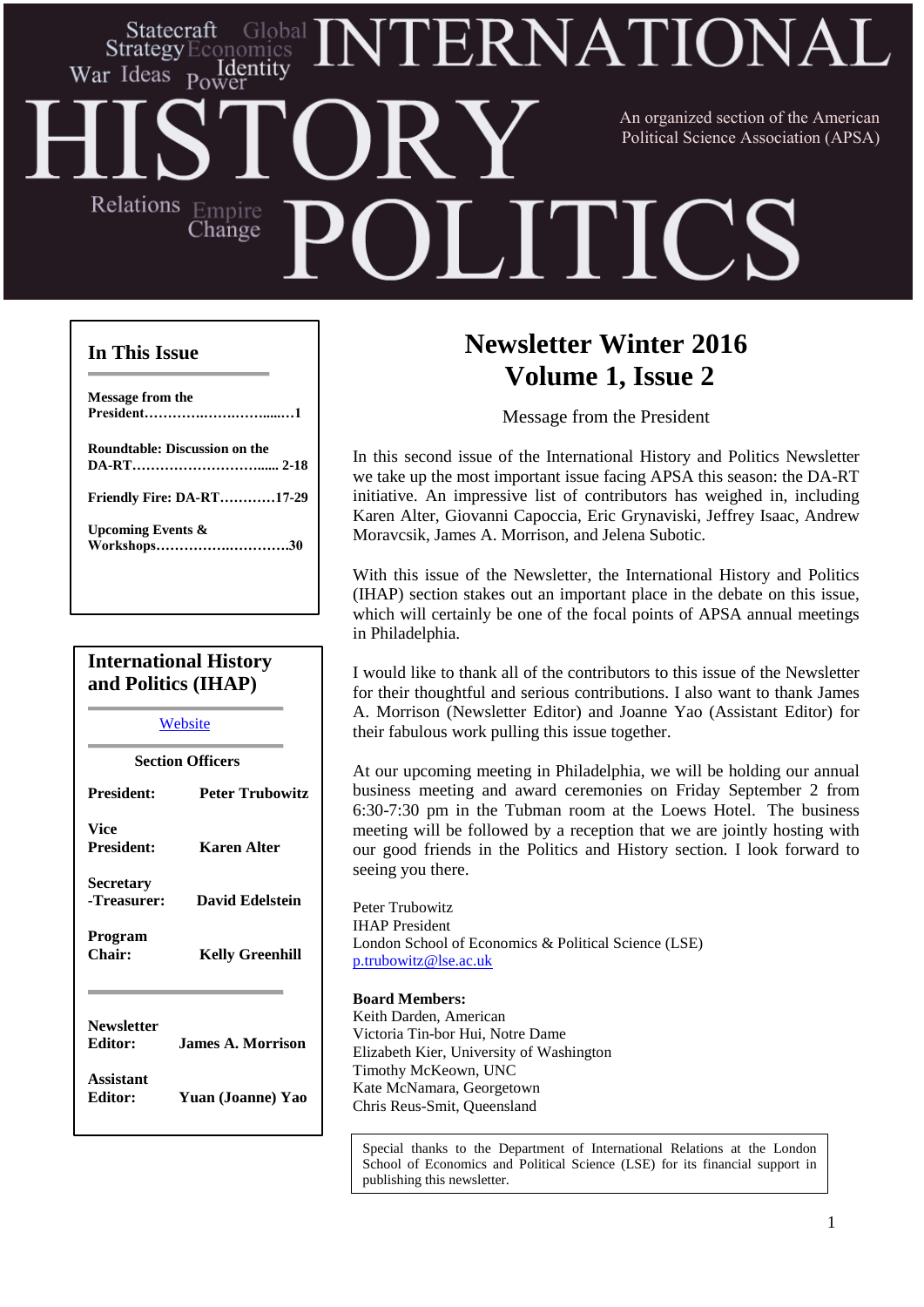### **Roundtable Debating DA-RT**

#### **Introduction: DA-RT in History and Politics**

*By Joanne Yao, London School of Economics & Political Science (LSE)*

In early 2016, a number of political science [journals](http://www.dartstatement.org/#!2016-da-rt-journal-policy-archive/drgyn) released the first set of DA-RT (Data Access— Research Transparency) policies in an effort to increase openness and legitimacy in political science research. These new data sharing and transparency standards have caused widespread [controversy](https://docs.google.com/forms/d/1BWFO6462XNPBO8MyxV5WAcFtWn4m0fSXuOwq84FodKM/viewform) and inspired much heated [debate](https://dialogueondart.org/) across the discipline, particularly among qualitative scholars who fear the new standards will disproportionately burden certain methodological choices over others. Indeed, much has been written and said about DA-RT. APSA's Section for Qualitative and Multi-Methods Research has designed a [platform](https://www.qualtd.net/) for deliberations over DA-RT standards, and APSA's Comparative Politics Section has dedicated its Spring 2016 [newsletter](http://comparativenewsletter.com/files/archived_newsletters/newsletter_spring2016.pdf) to the issue with a webpage for further discussions. The following roundtable on the merits and pitfalls of DA-RT contributes to the debate by elaborating on what DA-RT standards would mean for scholars interested in international history and politics particularly scholars who engage in extensive qualitative archival research.

In addition to the roundtable, the friendly fire section presents two competing views on these policies as a leading proponent of DA-RT (Andrew Moravcsik) and a leading opponent (Jeffrey Isaac) directly engage one another in impassioned scholarly debate.

As the varied voices below suggest, this topic stirred a lively response, and the volume of contributions has delayed the publication of our winter newsletter. The controversy surrounding DA-RT is a quickly moving target, and we apologize if discussions and events may have overtaken some of the insights expressed below. However, we feel that the wealth of perspectives represented here adds to the debate and reveals a vibrant discipline where members willingly confront and contest the standards that ought to govern our scholarly inquiry.

### **DA-RT Controversy: An Old Methodological War in New Clothing**

*By Jelena Subotic, Georgia State University*

The ongoing controversy over the new journal submission requirements in political science, DA-RT, has animated APSA membership like nothing else since the "Perestroika" wars of the early 2000s.<sup>1</sup> It almost seems like every ten years, political science engages in a self-assessment exercise that promises to open the discipline to more diverse voices and methodological approaches, and ends, inevitably, with a status quo victory for positivism and scientism and further retrenchment of the alternative. I do not think the DA-RT story will end much differently.

As is by now well-known, the DA-RT initiative began in 2010 as an APSA ad-hoc committee to "increase transparency in social science".<sup>2</sup> DA-RT gained momentum in 2014 and 2015 when editors of 27 leading political science journals signed a statement announcing the implementation of DA-RT principles starting January 2016.<sup>3</sup> Among many specific requirements for manuscript data management, archiving, and depositing, the demands on qualitative researchers, especially those who rely on extensive interviews, ethnographic fieldwork, and interpretive approaches produced a massive backlash. This has led to an online petition signed by 1,173 political science scholars (including 10 former APSA presidents) to delay DA-RT implementation until further deliberations are exhausted.<sup>4</sup>

The specific DA-RT requirements that caused most concern among the petition signatories include requests to hand over all field notes, archival notes, and interview transcripts as part of a manuscript submission process, while journal editors retain discretion over what "raw data" are acceptable and what manuscripts would be desk rejected for failure to submit the requested material.

The idea that field notes and interview transcripts are "raw data" that need to be publicly available for other scholars to retest and replicate, presumably for ensuring external validity, has generated strong responses from a variety of scholarly positions.

<sup>1</sup> Kristen Renwick Monroe, *Perestroika!: The Raucous Rebellion in Political Science* (New Haven: Yale University Press, 2005).

 $2$  From the initiative's website:  $\frac{http://www.dartstatement.org}{http://www.dartstatement.org}$ .

<sup>&</sup>lt;sup>3</sup> See the Journal Editors' Transparency Statement, [http://www.dartstatement.org/#!blank/c22sl.](http://www.dartstatement.org/#!blank/c22sl)

<sup>&</sup>lt;sup>4</sup> [http://dialogueondart.org/petition.](http://dialogueondart.org/petition) In the spirit of transparency (!), I am one of the signatories.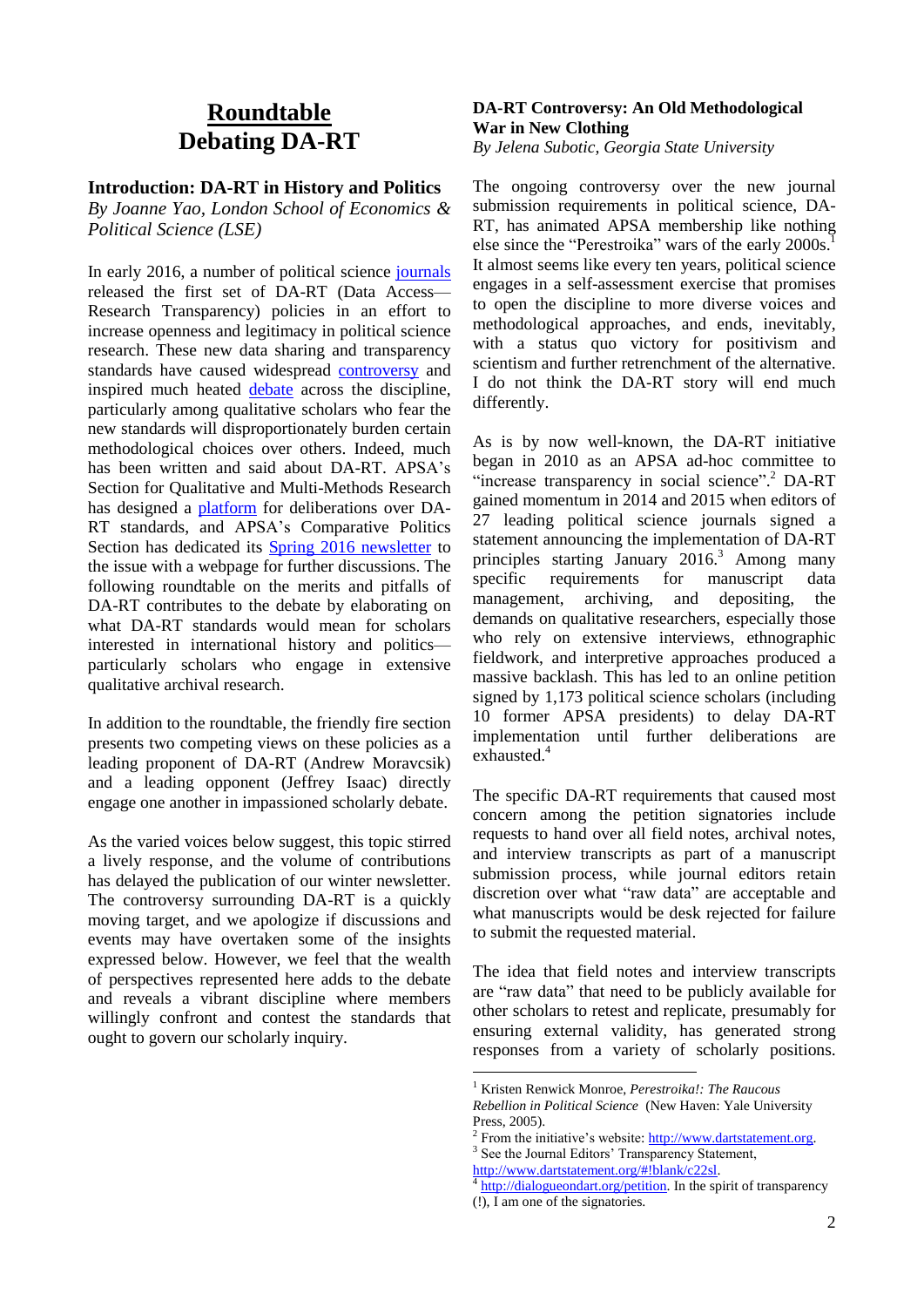Interpretivists, ethnographers, and critical scholars from all subfields of political science have had much to say about DA-RT's poor understanding of interpretive work, the role of positionality, intersubjectivity, and constitutive explanations which all do not lend themselves to the type of replicability DA-RT requires.<sup>5</sup> Perhaps the strongest complaint had to do with DA-RT's ethical blind spot and a lack of care the new requirements provide to issues of human subjects research, confidentiality of interviews, and serious harm such open access to people's private testimonies could pose to real lives of the people we study.<sup>6</sup>

## *"Active Citations may be an insurmountable burden for early career faculty who need to produce manuscripts quickly and for all researchers who may not have the resources to spend on such a tasking enterprise."*

For scholars of international history, of particular concern is the DA-RT requirement that archival notes as well as Active Citations<sup>7</sup> be used as a condition for journal manuscript submission. This incredibly labor-intensive process asks archival researchers to "digitally enhance the citations" by providing hyperlinks to digitally available archival data, but also to link citations that provide support for the argument to a Transparency Appendix (TRAX) where scholars would provide an annotated bibliography of all citations used. The burden on historical researchers to provide all this seems quite severe, as Jack Snyder recently demonstrated in his effort to "retrofit" a chapter in his 1984 book on military decision-making at the dawn of World War

<u>.</u>

I.<sup>8</sup> As Snyder documents, it took him several months to provide the required digital citations, and he needed the help of an assistant in Russia and a graduate assistant in the US. Even though in general he remained favorably inclined toward the use of Active Citations, Snyder acknowledged that at best, all they can provide is more meaningful context for the archival research done and inferences a scholar has made, than for any "smoking gun" that would prove or disprove the external validity of a particular piece of work. In light of such a conclusion, it seems that the insistence on including Active Citations may be an insurmountable burden for early career faculty who need to produce manuscripts quickly and for all researchers who may not have the resources to spend on such a tasking enterprise.

So what is the DA-RT initiative really about? What problem is it trying to fix? At the debate about DA-RT I attended at the APSA annual meeting in San Francisco in 2015, the initiative's advocates presented two strategic reasons. The first had to do with eroding public trust and the perceived value of higher education and scholarly enterprise, especially in the US. They argued a clear focus on research transparency would go a long way to getting back this trust. The second focused on the perceived "softness" of qualitative research, with DA-RT providing an opportunity for qualitative scholars to show that they too work on rigorous data collection and evidence-based research on par with that of their quantitative peers.

While I don't doubt the genuine nature of this effort, both lines of reasoning strike me as fundamentally flawed and very incomplete. The devaluation of academic research in the US has almost nothing to do with the inherent validity of our work, and much more to do with the broader political environment of the corporatization of universities, pulling back of public funding, and public fostering of an antiintellectual atmosphere at all levels of public discourse.<sup>9</sup> Providing a digital depository of confidential interviews will do absolutely nothing to change that and thinking that it would is astoundingly naïve.

The second reason—to increase the "seriousness" of qualitative research—also manages to profoundly misunderstand the nature of much of qualitative

<sup>&</sup>lt;sup>5</sup> See "Transparency in Qualitative and Multi-Method Research: [A Symposium"](http://papers.ssrn.com/sol3/papers.cfm?abstract_id=2652097) Spring 2015 issue of the newsletter of the APSA Qualitative and Multi-Method Research section, edited by Tim Buthe and Alan Jacobs, available at

[http://papers.ssrn.com/sol3/papers.cfm?abstract\\_id=2652097,](http://papers.ssrn.com/sol3/papers.cfm?abstract_id=2652097) especially contributions by Cramer and Pachirat.

<sup>6</sup> On this point see the contribution by Wood and Parkinson in the APSA QMMR newsletter symposium. It is notable that, in large part in response to these concerns, the editors of the *American Political Science Review*, an early adopter of DA-RT, have since somewhat relaxed the interview transcript depository requirement, in a FAQ available at

[http://www.politicalsciencenow.com/apsr-frequently-asked](http://www.politicalsciencenow.com/apsr-frequently-asked-questions)[questions.](http://www.politicalsciencenow.com/apsr-frequently-asked-questions)

 $\sqrt{7}$  See [https://qdr.syr.edu/deposit/projects.](https://qdr.syr.edu/deposit/projects)

<sup>1</sup> <sup>8</sup> Jack Snyder, "Active Citation: In Search of Smoking Guns or Jack Snyder, "Active Citation: In Search of Smoking Guns or Meaningful Context?," *Security Studies,* Vol. 23, Issue 4 (2014)

<sup>9</sup> On this point, see for example Jeffrey Isaac, "Is More Deliberation about DA-RT Really So Good," available at [http://www.the-plot.org/2016/01/23/is-more-deliberation-about](http://www.the-plot.org/2016/01/23/is-more-deliberation-about-da-rt-really-so-good)[da-rt-really-so-good.](http://www.the-plot.org/2016/01/23/is-more-deliberation-about-da-rt-really-so-good)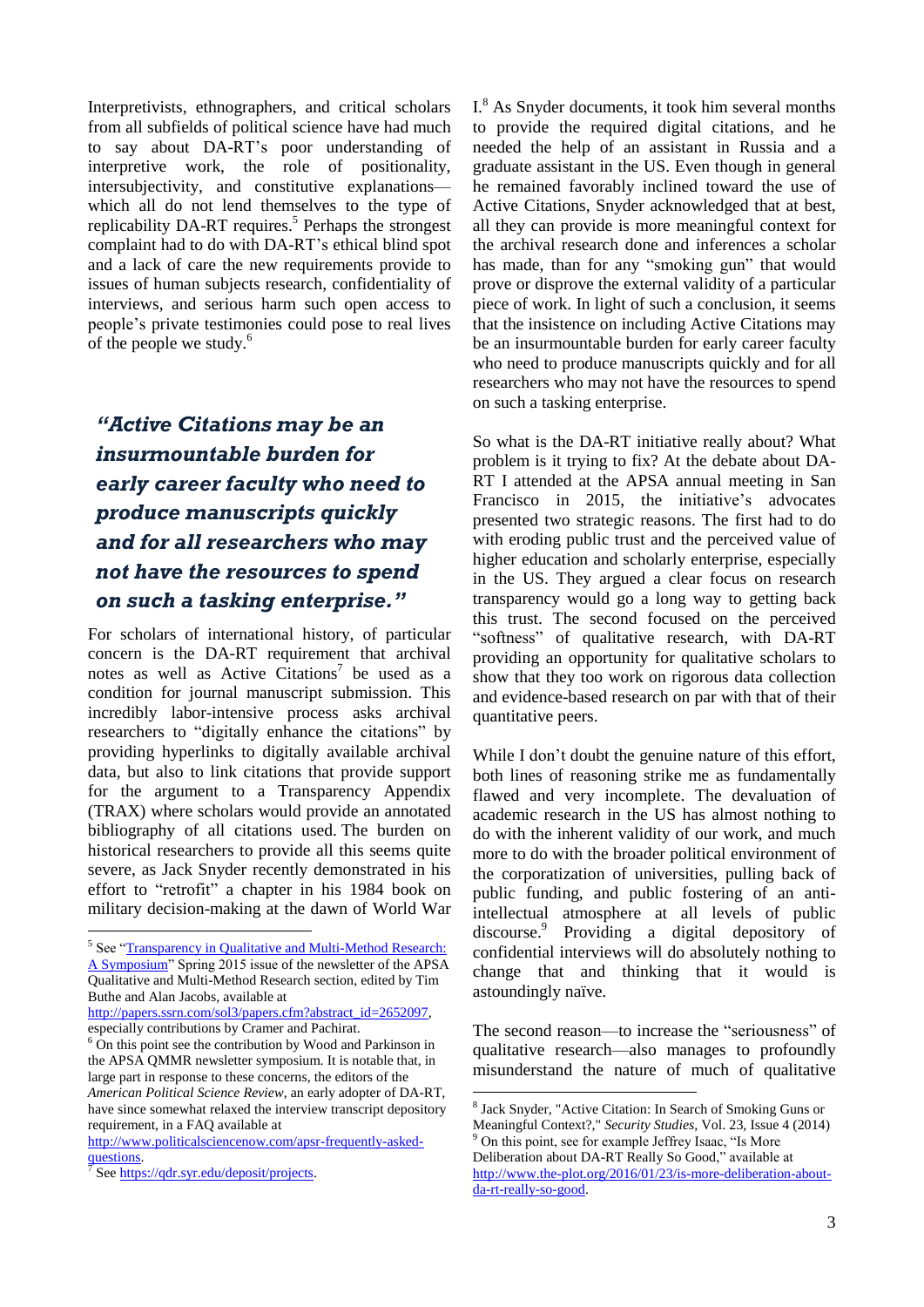research that does not purport to make causal claims and predictive statements about the empirical world, but instead aims to better understand political and social phenomena, often from the perspectives of individual people whom we study. All that DA-RT will accomplish is to create further obstacles and barriers for qualitative researchers to publish in top journals—an issue that has been visible for  $decades<sup>10</sup>$ -because the burdens of DA-RT compliance for qualitative researchers will be insurmountable in terms of time, cost, scholarly integrity, and deep ethical commitments to people whose confidence and trust we would betray by

#### **Thinking Holistically about Transparency**

<u>.</u>

*By Eric Grynaviski, George Washington University*

When I first heard of DA-RT, I must admit that I was not particularly enthusiastic. While in principle transparency is important, I worried that DA-RT creates important disincentives for high-quality historical scholarship. In reading some of the forums dedicated to DA-RT, I have become increasingly apprehensive. In this piece, I want to briefly relate my concerns.

Before describing my concerns about DA-RT, I want to first discuss why it is a good idea. Within quantitative social science, there are important reasons why datasets should be made available to researchers who want to replicate analyses. If qualitative research follows the same template, then there are correspondingly strong reasons to believe that qualitative research should be equally transparent. Making the research process transparent allows others to examine our claims and detect bias and failures of analysis. Transparency also aids in the collaborative research enterprise by allowing others to gain access to difficult to get materials. Despite the strong case for DA-RT, I have significant reservations.

#### *Does DA-RT Aid Transparency?*

The first question I would like to raise is whether there is a problem to which DA-RT responds. If there is no problem, there is no need for new standards. Supporters of DA-RT sometimes use strident language in describing the current problem. Andrew Moravcsik, for example, describes our lack opening their private interactions with us to the world.

All of which brings me back to my original take on the DA-RT wars: that this time around feels very much like the last time around. An effort to discipline our discipline, provide boundaries for one kind of acceptable knowledge, and foreclosing the opportunities for a different kind of political science. A cynic might ask—so has this been the purpose of DA-RT from the very beginning? It may not have been its purpose, but it will be its consequence.

of transparency as a "crisis."<sup>1</sup> Reading this is interesting. When I think about crises for qualitative scholars, I think about declining word limits that make detailed qualitative work impossible to present in many journals, tightening tenure standards that rule out multi-year qualitative projects early in one's career, and even the slow process of declassification that affects studies of U.S. foreign policy. Before this debate surfaced, transparency would have been one of the last issues I would have considered a crisis for qualitative scholars. Scholars who favor imposing costly new standards should make a better case for why they should be a high priority for scholars interested in political history.

Even if there is widespread fraud, I am not sure if the current discussion of standards would do much to resolve it. My focus will be on Active Citation. Proponents of Active Citation provide the only detailed ideas for implementing DA-RT standards in the publication process, suggesting a range of options, from traditional citations to the creation of online appendices. While the reaction of qualitative scholars I have spoken to has been, in general, overwhelmingly negative, I believe that those who worked through the idea of Active Citation should be lauded for putting meat on the bones of DA-RT. Is a process like Active Citation likely to produce more transparent research?

Active Citation makes two main suggestions. First, there should be a full citation to any material cited within a paper. Most journals already require full citations; those that do not should update their style

<sup>&</sup>lt;sup>10</sup> On the continuing domination of positivist approaches in top journals in International Relations, see Ayse Zarakol, "Tripping Constructivism," *PS: Political Science & Politics* (forthcoming).

<sup>&</sup>lt;sup>1</sup> Andrew Moravcsik, "Active Citation: A Precondition for Replicable Qualitative Research," *PS: Political Science & Politics,* Vol. 43, Issue 1 (2010): 29.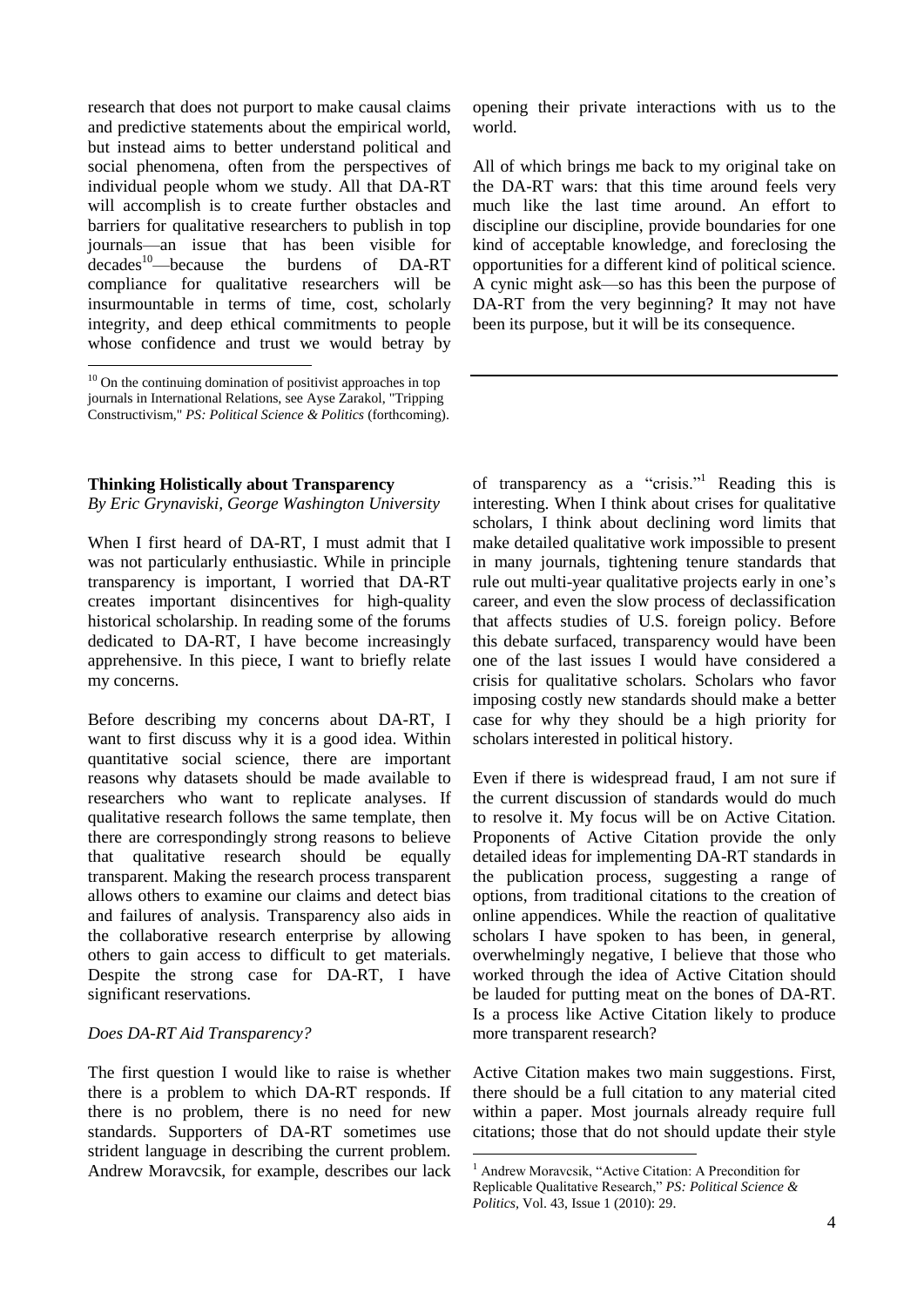guides. This aspect of DA-RT is unobjectionable and requires little change in existing disciplinary practices. As Marc Trachtenberg notes, it would require journals like the *American Political Science Review* to change citation styles so that full citations to archival material can easily be included so that citations are directly in front of the reader.<sup>2</sup> Journal style guidelines could be refined and enforced, but this does not appear to me to solve some underlying crisis.

Thinking through the relationship of citations within text to transparency points to deeper issues. At present, scholars often feel the need to "shave" words from a manuscript, avoid complicated, interpretive discussions of documents, and reduce historical detail in order to comply with increasingly tight word limits. As an example, while working on a paper that was published in the *European Journal of International Relations,* I had to make a decision about which cases to use to illustrate my theory. One set of cases relied on secondary scholarship, where the conventional wisdom supported my view. Another set of cases required original, historical research. I had already done this research. Which did I choose? To keep within the word limit, I focused on the less novel cases in the journal article, moving the original historical research to a book manuscript. The key point is that the text within the paper would have been the same length, but the need for citations drove the novel cases out of the paper because the notes were too long. Even worse, word-of-mouth suggests authors frequently strip citations from important claims because including bibliographic information is too cumbersome. When scholars are asked to cut evidence to reduce the word count, we are encouraging less transparency.

To encourage scholars to provide full citations, I would suggest not counting citations to archival evidence as part of the word limit. This would encourage scholars not to reduce words by eliminating evidence or avoiding novel cases. I believe this single practice would lead to tremendous gains.

The second part of Active Citation calls for parts of documents to be placed into a qualitative appendix, so that reviewers and readers can identify whether a quote is in fact in the document and whether the quotation is in context. I am not sure that this practice has much value. First, I am not aware of a large number of qualitative pieces where quotes are

<u>.</u>

made up out of thin air. Why are quotes in archival materials rarely invented from whole cloth? One reason is that the vast majority of qualitative scholarship focused on archival materials in International Relations emphasizes documents that anyone can easily gain access to with a minimum of institutional resources. For my own research on the Nixon administration, most of the documents are available through the Digital National Security Archives or other databases and services. Other documents are published as part of the *Foreign Relations of the United States* series or other publications. The relevant White House Tapes are available online through the Miller Center at the University of Virginia.<sup>3</sup> Very few IR scholars do original, archival research that draws on material not included in these publications.<sup>4</sup>

## *"I believe that those who worked through the idea of Active Citation should be lauded for putting meat on the bones of DA-RT. Is a process like Active Citation likely to produce more transparent research?"*

Out of context quotations present a distinct problem. There are instances in which a single quotation is taken out of context. I find this practice—in our and nearly every other field—to be reasonably pervasive. The question is whether Active Citation cures that problem. I do not believe that it does.

The primary reason is that almost all of the examples I can find from reading others' work relates to inadequate use of secondary sources. IR scholars frequently misuse authors' conclusions when citing a secondary source. An online appendix does almost nothing to resolve this problem, for the simple reason that it is quite easy for subject matter experts to detect these problems. When I review papers in my area of expertise, I frequently turn to the original sources to see if the cited work supports the authors' conclusions, especially when the citation seems

<sup>2</sup> Marc Trachtenberg, "Transparency in Practice: Using Written Sources," *Qualitative & Multi-Method Research,* Vol. 13, Issue  $1 (2015): 13-17.$ 

<sup>3</sup> Eric Grynaviski, *Constructive Illusions: Misperceiving the Origins of International Cooperation* (Ithaca: Cornell University Press, 2014).

<sup>&</sup>lt;sup>4</sup> Note that even when scholars do primary source archival research, they often fall back on using the documents found in these publications or databases as the key pieces of evidence. Rarely are the conclusions drawn from those sources rejected in favor of interpretations drawn from other sources.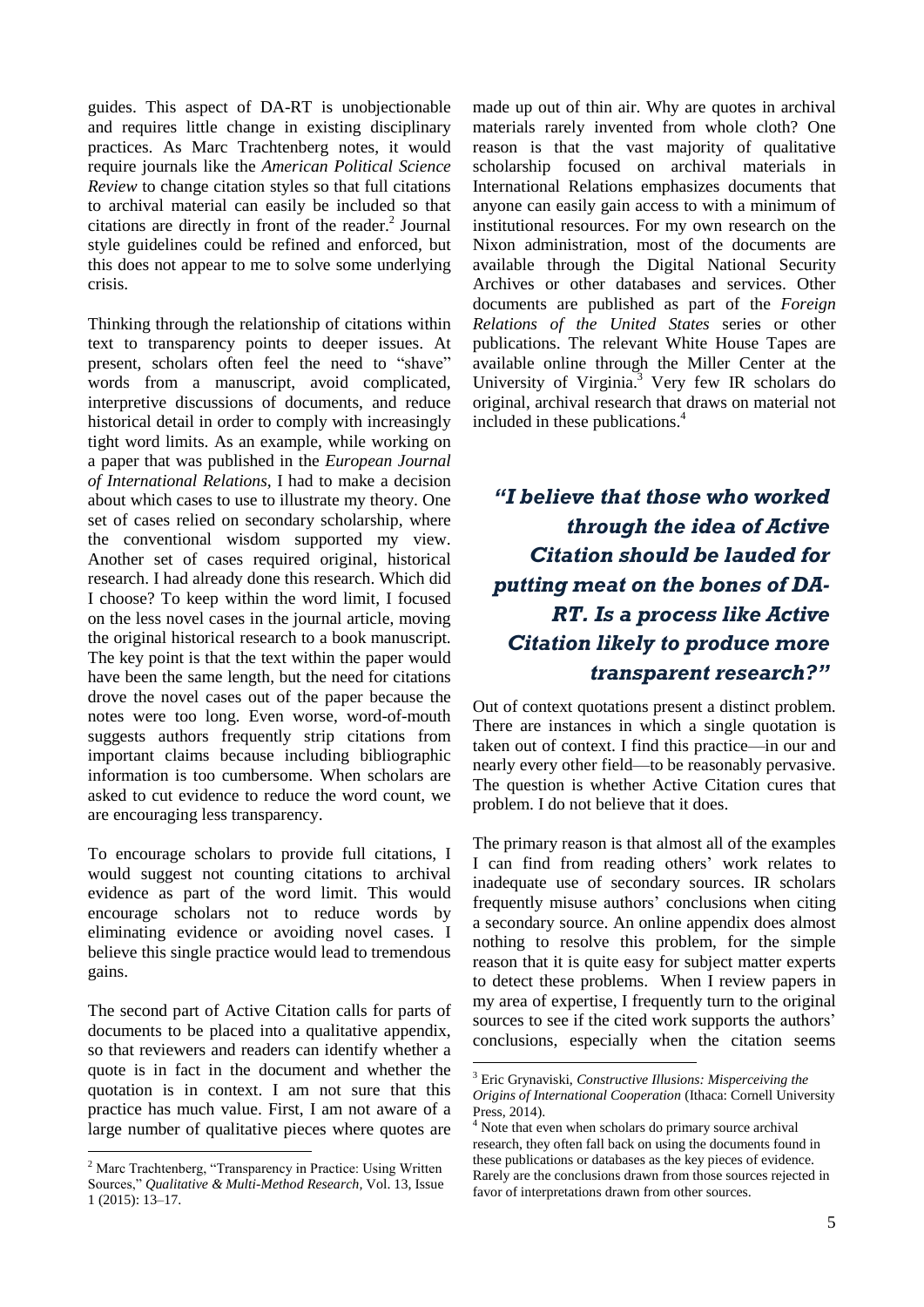strange or out of context. These works are on my bookshelf, they have been read extensively, and I know their context. This strikes me as the appropriate way to avoid errors.

Of course, some works slide by in the review process. The discipline should encourage ways to self-correct. One idea may be to create an additional outlet for publications. If someone has problems with the empirical matter in a book, they might offer to review the book for *Perspectives on Politics,* emphasizing problems with evidence. If the problem is in an article, we might use online forums to review articles or published correspondence to highlight problems and disagreements. For this system to work, scholars should be encouraged to submit unsolicited evidentiary reviews. This poses no additional costs on researchers, and by moving the debates into the public sphere would like generate the most transparency.

What about new and novel documents, perhaps the least frequently used kind of evidence? If a cache of documents were discovered, perhaps the online appendix would be important, because subject matter experts would otherwise have little idea of their content. Yet, I doubt the online appendix would work as envisioned. In a current book manuscript I am working on, I am using documents concerning the United States' recruitment of militias, focusing on cases between 1776 and 1945; these documents are rarely consulted. Many of the cases of cooperation with militias in Samoa or small ethnic groups in the Philippines have received little attention, and therefore many of these documents are used for the first time. In these cases, I can easily produce quotations, whole documents, whole collections of documents, and secondary sources supporting positions that I am sure are wrong. If the researcher gets to select what to upload, the mere presence of a qualitative appendix is not particularly heartening as a method of achieving transparency.

In short, I do not believe we are in a crisis of transparency, nor do I believe that Active Citation would do much to solve the problem. For the small group of researchers intent on defrauding the discipline, at best it would produce new guidelines to game.

#### *Is DA-RT Dangerous?*

The practice of Active Citation, on balance, would provide some level of additional transparency despite these concerns. If DA-RT did no damage to the research process, perhaps whatever limited gains

for transparency would overwhelm the costs to individual researchers. So much attention has been paid to these issues that it is worth noting a couple of issues.

The primary practical concern is length of the process. Elizabeth Saunders and Jack Snyder recently did pilot projects in part to determine whether it was feasible. Their reports in a recent forum in *Security Studies* were not promising.<sup>5</sup> Jack Snyder described "a yawning active citation sinkhole" that "was about to open up and swallow all of my free research time and my assistant's."<sup>6</sup> These remarks are incredible in part because Saunders and Snyder were supplied with research assistants to compile material related to a single chapter of their respective books. Snyder's description of how much work was involved for so little reward is frankly scary.

A related concern surrounds the incentives DA-RT creates. To ask qualitative researchers, who are often "book people," to spend several additional months producing online appendices would discourage people from doing rigorous, primary source work during the early phases of a career, when time is most precious. To ask graduate students or tenuretrack faculty members to spend this much time dedicated to complying with DA-RT would significantly shift burdens onto scholars interested in quality historical scholarship that are not shifted onto other kinds of scholars.

A second liability of promoting Active Citation is that it could discount the role of history and historiography within texts themselves, especially journal articles. If one aim of DA-RT is to improve the handling of evidence, then a first effort might be a serious discussion about how to incorporate better historical and historiographical reasoning into the evidence as it is presented to readers. My concern is that strategies like Active Citation may move discussions of history from the main text to appendices. I believe qualitative research would improve dramatically if the opposite strategy is pursued. There are two related issues. First, debates about context are often really about whether a document supports a single explanation, or whether it also provides ground for supporting alternative explanations. To respond to these concerns means

<sup>5</sup> Elizabeth N. Saunders, "Transparency without Tears: A Pragmatic Approach to Transparent Security Studies Research," *Security Studies,* Vol. 23, Issue 4 (2014): 689–98; Jack Snyder, "Active Citation: In Search of Smoking Guns or Meaningful Context?," *Security Studies*, Vol. 23, Issue 4 (2014): 708–14. 6 Snyder 2014: 714.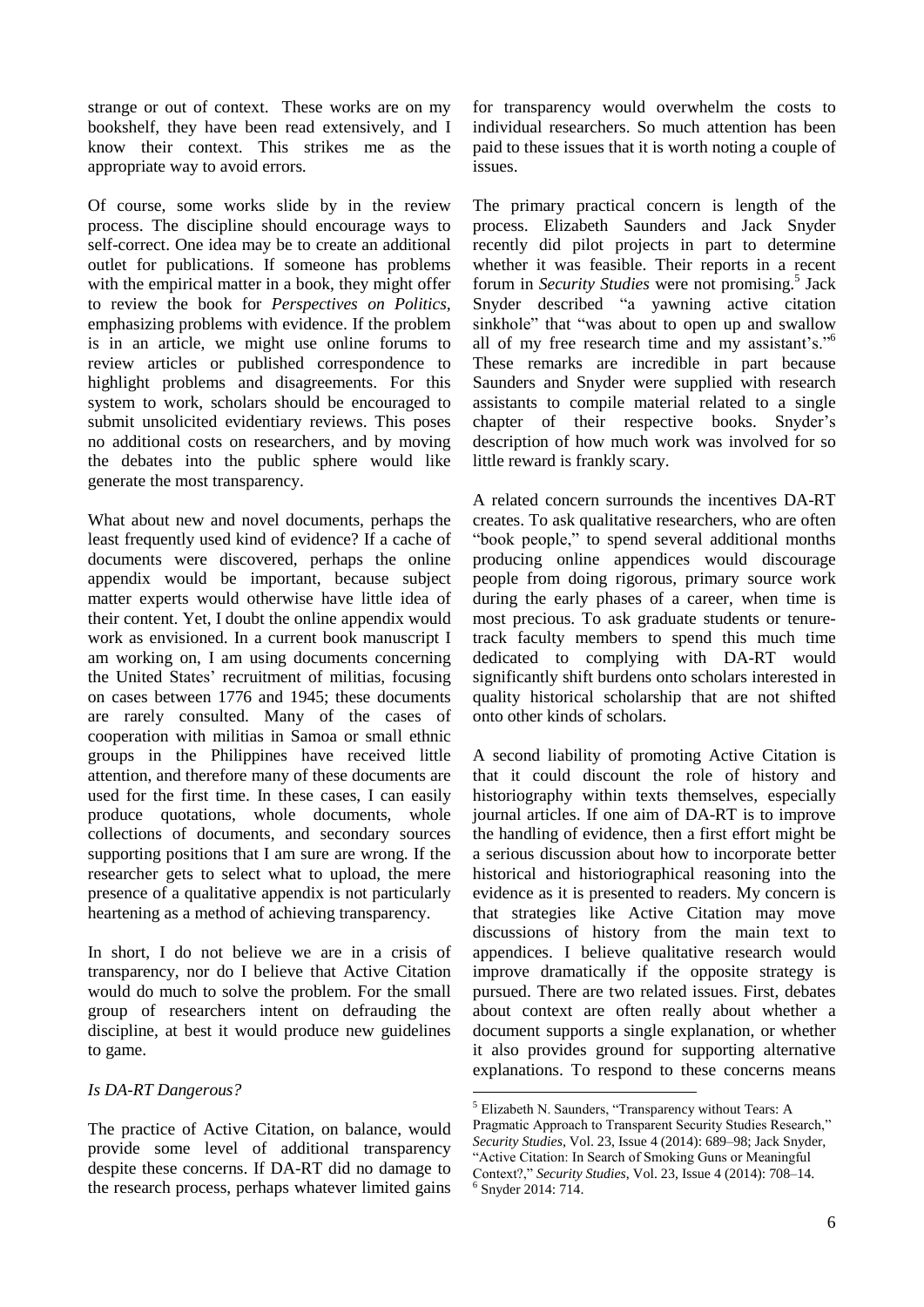outlining alternative explanations and placing the evidence within the context of those alternatives in an explicit, direct fashion. These discussions belong within a text because they are so central to the arguments. Second, taking historiographic debates seriously—outlining the problems within the existing literature on secondary sources and explaining why citing out of context is appropriate should also occur within the text. This point is a little more subtle. Much of the work on the Spanish-American War and the Philippine-American War has happened during three periods: shortly after it occurred, during Vietnam, and after counterinsurgency campaigns in Iraq. The ways historians write about these conflicts are informed by the political context in which they are writing. I believe that one can rely on secondary sources where citations are slightly out of context if one makes a reasonable case that the context in which the historian wrote led her to reach the wrong conclusion. For example, one can profitably read and cite Vietnam-era sources on the Philippine-American War, if one is explicit about the liabilities of the Vietnam-era histories that require revising their conclusions. This historiographical detail belongs within the text if the case material is to be taken seriously.

#### *In Sum*

1

**Deferred Automatic Disclosure: Ensuring Data Access and Protecting the "Right to First Use"**<sup>1</sup> *By Giovanni Capoccia, University of Oxford*

After an initial period in which the debate on the appropriateness of the DA-RT guidelines for political science research rightly focused on issues of sensitivity, confidentiality, and burden of data disclosure relevant for various forms of qualitative research, the issue of properly ensuring the "right of first use" of original datasets is now rightly becoming an important additional topic for discussion. The "right to first use" refers to the possibility of an embargo period for original data after the first publication of results so the researcher can make full use of the data for other publications before releasing them to the public. Although in principle this is an issue for all types of newly collected evidence, it is particularly important for

Do any of these concerns mean DA-RT in the form of Active Citation is a bad idea? I do not believe so. Transparency is important. Active Citation, for some projects where context and historiography really are not important, may provide a mechanism to increase transparency. Yet, I worry that the future development of work involving international history may be forced into a kind of straightjacket through the development of a single process for representing complicated historical evidence. Rather than allowing authors to experiment with different methods of making work transparent, adopting any single technique might stifle innovation.

In developing DA-RT, I would suggest three principles. First, the implementation of DA-RT should not impose excessive costs on junior researchers, deterring them from pursuing historical work. Second, the length of a piece should not inhibit the maximum level of transparency. Compliance with DA-RT's principles should not make work less rich by moving central issues into online appendices, moving the evidence away from readers and reviewers. Third, we should adopt a holistic perspective, thinking about ways to encourage reviews and correspondence to improve transparency after publication. Thinking holistically could lead to more transparency, more depth, and more interesting debates.

original quantitative datasets, which are often more immediately usable by others than qualitative data.<sup>2</sup>

Despite being included in the 2012 APSA Ethics guidelines,<sup>3</sup> this issue has been relatively neglected in the DA-RT debate. This, however, is rapidly changing. Six distinguished colleagues responded to APSA's decision to move forward with DA-RT despite a popular petition to delay its implementation by mentioning that the DA-RT guidelines endanger "…the ability to publish out of original data sets without being required to share

<sup>&</sup>lt;sup>1</sup> I thank Steve Hanson for comments on a previous version of this piece.

<sup>&</sup>lt;sup>2</sup> Most of what I say about data access and right to first use applies to original qualitative data too. These, of course, present distinctive and important problems, including for example the often excessive burden of data disclosure that the imposition of DA-RT guidelines would entail for researchers. For the purpose of this short contribution, I focus on quantitative data. 3 [http://www.dartstatement.org/#!2012-apsa-ethics-guide](http://www.dartstatement.org/#!2012-apsa-ethics-guide-changes/c13ay Point 6.6)[changes/c13ay Point 6.6](http://www.dartstatement.org/#!2012-apsa-ethics-guide-changes/c13ay Point 6.6) Accessed January 25, 2016.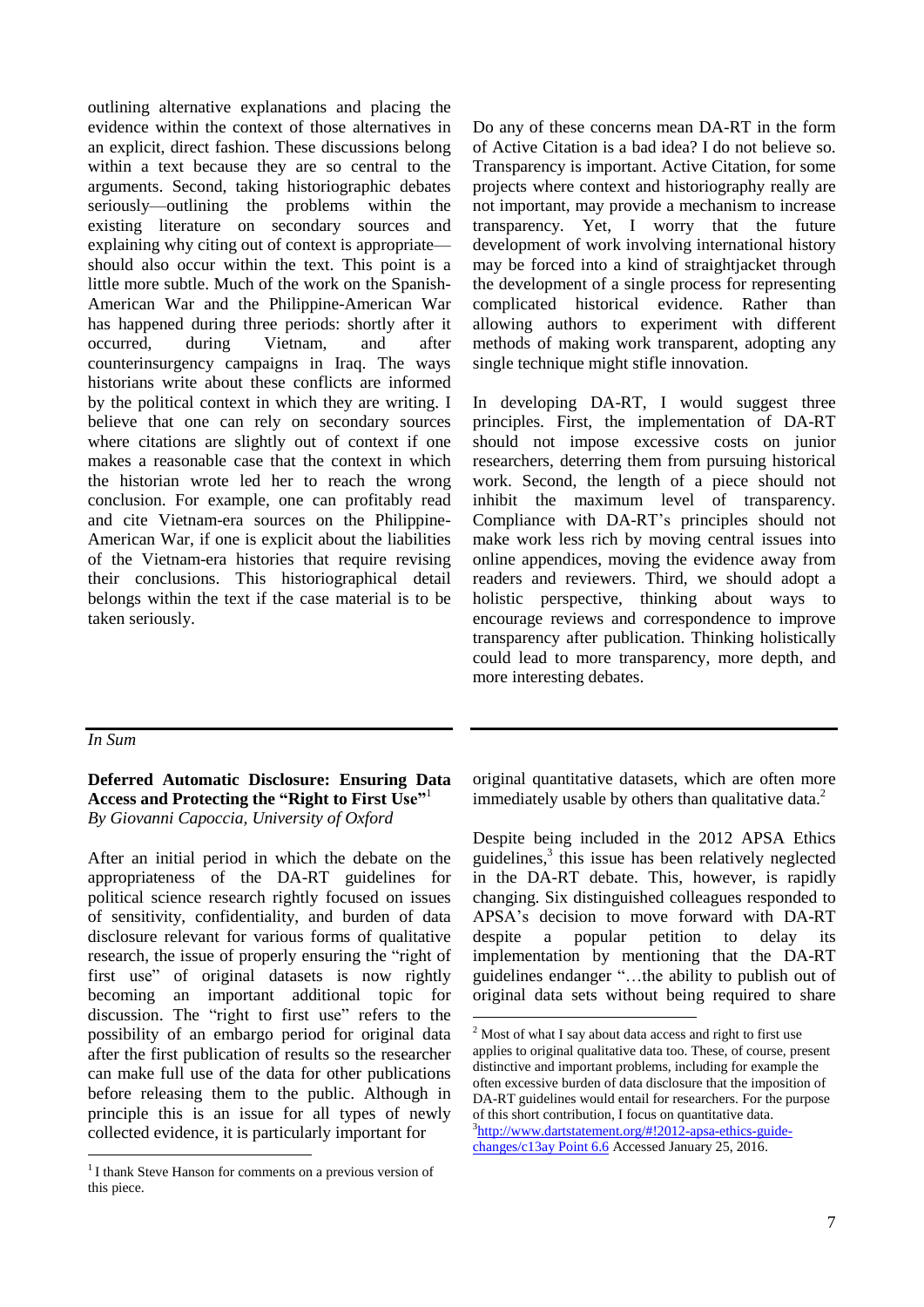them too early".<sup>4</sup> The letter of 7 January 2016 by 20 past, present, and future APSA Presidents openly defines the JETS statement as "…flawed in neglecting the admonition in the APSA Ethics Guidelines that the creators of new data sets should have first access and a period of personal use before making them available".<sup>5</sup>

The criticism of the JETS standards as "flawed" may come across as direct, but it has significant merit. Of the 27 journals that subscribed to the JETS guidelines, at the time of writing (January 2016) 17 do not mention at all on their website the possibility of embargoes for original data in their "Instructions for Authors" or similar documentation. One journal even explicitly rules out the possibility of an embargo to protect the "right to full use". What is more, the 10 other journals generally qualify the possibility of embargoing original data as an "exemption" from the rule of immediate disclosure, not as a right. Authors can apply to the editors for an exemption but the editors retain full discretion over whether the exemption will be granted. No criteria are spelled out for granting the exemption, and therefore, there is no way for authors to know whether they can reasonably expect such an exemption.

The language of "exemptions" hardly accords with treating the "right of first use" as a right, which, by definition, should at the very least give the researcher clear guarantees in advance that her data will be protected for long enough to allow her to make full use of them. Importantly, the failure to clearly protect first use disincentivizes the collection of original and innovative data to answer new questions. This has already been noted by other colleagues,<sup>6</sup> but it is perhaps worthwhile briefly restating the point here. The position of the JETS journals outlined above risks creating powerful disincentives for scholars—in particular for individual scholars—to invest in the creation of innovative data sets. Many would reasonably think that the large amount of time and resources involved would not be adequately rewarded: simply being

<u>.</u>

cited as the author of a new dataset would not, in most cases, be seen as sufficient incentive. Graduate students in particular would have no incentives to embark on the construction of innovative data sets. The option of analyzing "off-the-shelf" data sets, which of course have no cost of collection and no problems of disclosure, would look more attractive to many than embarking on the expensive operation of generating innovative data sets. This in turn is likely to impact on the types of questions that researchers ask. The prevailing incentive would be to ask questions that can be answered with *existing* data, rather than to invest substantive resources to collect original data to answer new questions, for which adequate empirical data may not exist.

## *"The prevailing incentive would be to ask questions that can be answered with existing data, rather than to invest substantive resources to collect original data to answer new questions…"*

*"Deferred automatic disclosure": Decoupling the release of data to the journal from release to the wider public*

The key objection to providing clear criteria for embargoing new data is that if the author is not required to disclose data at the time of publication, there is no way to force data disclosure at the end of the embargo period. There is no guarantee that the data used in the study will ever be made accessible, and therefore, data release must be imposed as a condition of publication. 7

This is an important concern, and it should be taken seriously. One response would be to decouple the release of original data to the journal from their release to the wider public. This could be implemented in various ways, but the basic principle is simple—an author using original data would be required to release the data to the *journal*, or to a public repository such as Dataverse or ICPSR, as a condition of publication. The journal, or the repository, would in turn not release the data *to the wider public* before an agreed upon date. Such a "deferred automatic disclosure" system would not

<sup>&</sup>lt;sup>4</sup>[http://dialogueondart.org/2015/11/25/response-apsa-leadership](http://dialogueondart.org/2015/11/25/response-apsa-leadership-risks-pre-empting-necessary-deliberation/)[risks-pre-empting-necessary-deliberation/](http://dialogueondart.org/2015/11/25/response-apsa-leadership-risks-pre-empting-necessary-deliberation/) Accessed January 25, 2016.

<sup>&</sup>lt;sup>5</sup>[http://www.politicalsciencenow.com/letter-from-distinguished](http://www.politicalsciencenow.com/letter-from-distinguished-political-scientists-urging-nuanced-journal-interpretation-of-jets-policy-guidelines/)[political-scientists-urging-nuanced-journal-interpretation-of](http://www.politicalsciencenow.com/letter-from-distinguished-political-scientists-urging-nuanced-journal-interpretation-of-jets-policy-guidelines/)[jets-policy-guidelines/](http://www.politicalsciencenow.com/letter-from-distinguished-political-scientists-urging-nuanced-journal-interpretation-of-jets-policy-guidelines/) Accessed January 25, 2016.

<sup>&</sup>lt;sup>6</sup>See [http://dialogueondart.org/2015/11/11/bryan-jones-on-how](http://dialogueondart.org/2015/11/11/bryan-jones-on-how-da-rt-may-undermine-the-production-of-collective-goods/)[da-rt-may-undermine-the-production-of-collective-goods/](http://dialogueondart.org/2015/11/11/bryan-jones-on-how-da-rt-may-undermine-the-production-of-collective-goods/) and [https://www.washingtonpost.com/news/monkey-](https://www.washingtonpost.com/news/monkey-cage/wp/2015/11/09/political-scientists-are-debating-a-new-initiative-to-make-research-more-trustworthy-heres-why-im-skeptical/)

[cage/wp/2015/11/09/political-scientists-are-debating-a-new](https://www.washingtonpost.com/news/monkey-cage/wp/2015/11/09/political-scientists-are-debating-a-new-initiative-to-make-research-more-trustworthy-heres-why-im-skeptical/)[initiative-to-make-research-more-trustworthy-heres-why-im](https://www.washingtonpost.com/news/monkey-cage/wp/2015/11/09/political-scientists-are-debating-a-new-initiative-to-make-research-more-trustworthy-heres-why-im-skeptical/)[skeptical/](https://www.washingtonpost.com/news/monkey-cage/wp/2015/11/09/political-scientists-are-debating-a-new-initiative-to-make-research-more-trustworthy-heres-why-im-skeptical/) Accessed January 25, 2016.

<sup>&</sup>lt;sup>7</sup> See e.g. CJ Savage and AJ Vickers, "Empirical Study of Data Sharing by Authors Publishing in PLoS Journals," *PLoS ONE* Vol. 4, Issue 9 (2009): e7078.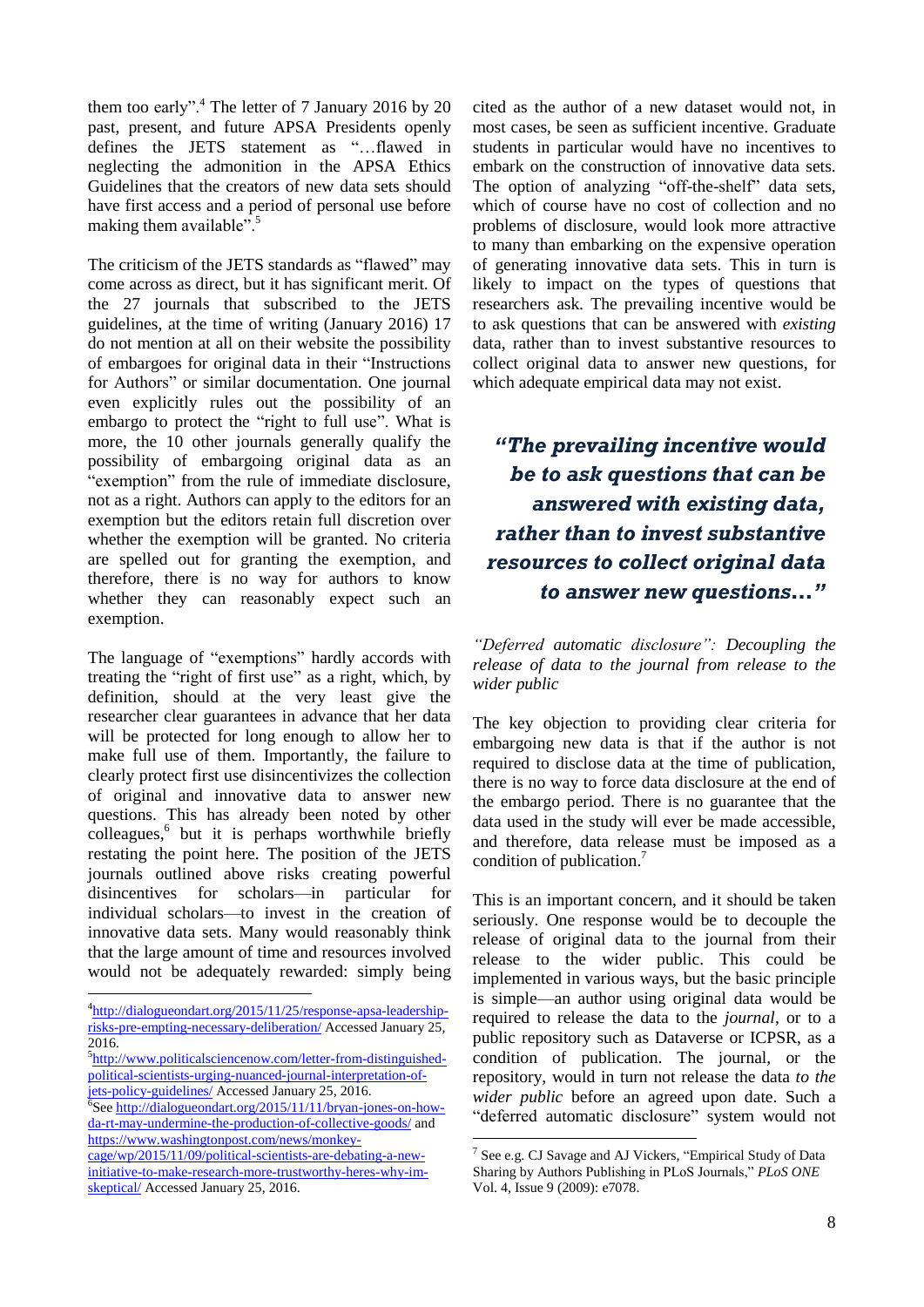only provide the infrastructure for guaranteeing an adequate embargo for original data but seems to present several advantages over the current situation. First, it would solve the moral hazard problem mentioned earlier and guarantee data access for the wider community, albeit only at the end of an embargo period. Second, it would provide *more* transparency and data access than the current system because the data and coding operations at the basis of *all* published quantitative studies (and not only the articles not exempted by the editors) would be eventually released to the public. Third, transparency for authors would also be enhanced because the decision to release their data would no longer depend on "exemptions" granted by individual journal editors based on unstated criteria. Fourth, a system that guarantees deferred disclosure would allow a more open discipline-wide discussion on the general criteria to be used to establish the length of an embargo. Clearly, an excessive or arbitrary length would be detrimental to data access, so any embargo should certainly be limited in time. At the same time, the length of the embargo should be adequate to protect the "right to first use" following principles similar to those of copyright and patent law—by giving the researcher a reasonable amount of time to make full use of the data. The APSA Ethics guidelines state that embargoes should last one year (point 6.6.). This might be appropriate in some cases, but not necessarily in all cases. In some cases, the nature of the data and the professional condition of the researcher (e.g. in terms of teaching load and available resources) might require a longer embargo period.

At the same time, a system of deferred automatic disclosure would retain some key mechanisms necessary for transparency. If the journal's policy is to replicate the results in-house before agreeing to publish the article (as is the case for some journals, e.g. AJPS), it could still do so. Moreover, the system would still provide full transparency on the exact date of public release of the data, which, once agreed upon between the editors and the author based on the discipline's guidelines, could be clearly stated in the first footnote of the article.

Depending on how it is implemented, a system of "deferred automatic disclosure" such as the one outlined above may impose small costs on journals or on repositories. They would have to release the data by the agreed end-of-embargo date and would have to commit to protecting the data from outside

access until that time. Some journals may not have the internal resources to monitor the release of data one or more years after publication of the article. Some attention to logistics would be needed when journals change editors to reliably transfer embargoed data from the old to the new editorial team. These, however, do not appear to be insurmountable problems. For example, a system could be put in place by which, once the data are lodged with the journal as a condition of publication, the journal could immediately transfer the data to a public repository and destroy its copy.<sup>8</sup> The repository could in turn put in place a system of "automatic release" to the public after a certain date. Individual journals, of course, could still opt out of the system altogether if they wished.

Other issues of detail will certainly emerge in the discussion, and it is beyond the scope of this short piece to address them all. What is key here is that a system based on the principle of decoupling disclosure to the journal from disclosure to the wider public (however it is implemented in detail) would provide a better framework for protecting adequately the "right to first use" than under the current scenario. At the same time, it would guarantee data access, even though not immediately for newly collected data, and indeed improve it, since it would no longer allow wholesale "exemptions" from data release. To reiterate, adequately protecting the "right to first use" of original data is important not only because it constitutes a fair reward for the time and resources that a researcher invests in collecting original data, but also because it safeguards the incentive to collect original data to answer the new questions that constantly arise in the field. New quantitative (as well as qualitative) data constitute a crucial public good for the discipline. We should be careful not to undermine the incentives for producing them, while at the same time ensuring, and in some respects enhancing, the transparency and integrity of scholarly work.

<sup>8</sup> Similar practices are already current in some journals. For example, *State Politics and Policy Quarterly* allows for a limited embargo not for the data used in an analysis but "for any additional information included in the source dataset." The author should still release this information to the journal, however. The journal editorial staff "... guarantees that the embargoed data will be used strictly to verify the integrity of the replication materials, and will not be retained after that has been established." See

[http://spa.sagepub.com/site/misc/SPPQ\\_Instructions/guidelines\\_](http://spa.sagepub.com/site/misc/SPPQ_Instructions/guidelines_for_preparing_replication_files.pdf) [for\\_preparing\\_replication\\_files.pdf](http://spa.sagepub.com/site/misc/SPPQ_Instructions/guidelines_for_preparing_replication_files.pdf) 

Accessed January 5, 2016.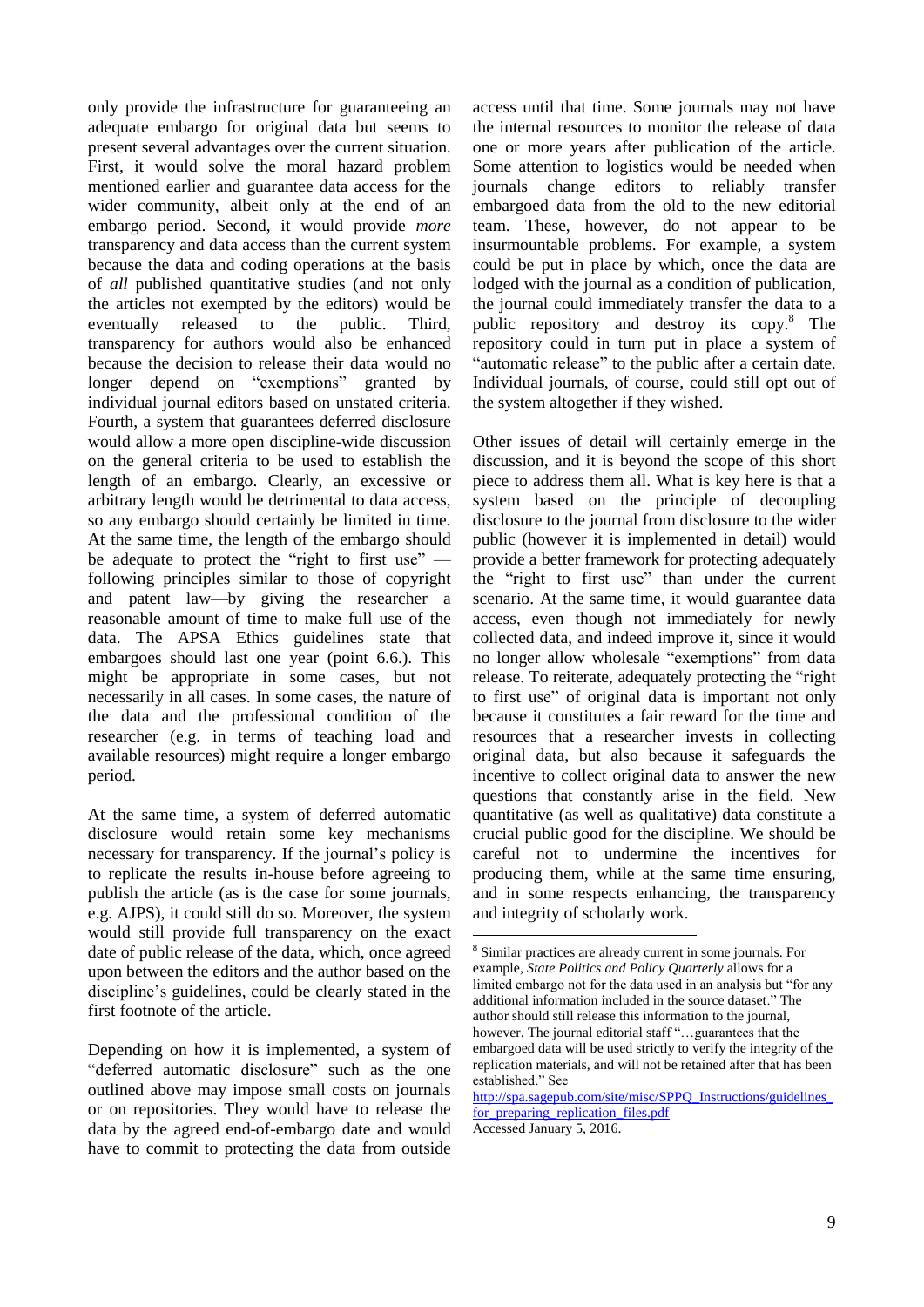### **Has Active Citation been a Boon for Replication? Lessons from Law Review Publishing**

*By Karen Alter, Northwestern University* 

Because I publish a lot in law journals, I am used to the active citation approach that is a lighter version of what is proposed in DA-RT. Law publishing factchecks the sources and asks for quotes that guide inferences, including access to hard to find published and archived materials (but not interviews, since these are protected by IRB rules). These sources are not hyperlinked in a public way, but the goal is the same—to check the validity of inferences and to provide a way for the reader to find the source. In this contribution, I identify some unintended and perhaps unknown costs of active citation. To state up front where I stand—I will only accept an invitation to contribute to a law journal when the work is co-authored with a law professor who will oversee the assistants who undertake the busywork involved. This is the position of a faculty member at a wealthy research institution with access to law librarians and research assistants. If it is too much for me, then imagine the effects on someone less resourced.

On the positive side, I have become a fan of pincites (adding page numbers that lead to the relevant pages). Going back to the source to find the argument so as to cite the relevant pages has meant that I am more careful, specific and accurate in my attributions. Pincites also allow the reader to find the relevant part of the book. It is frankly surprising that pincites are not as widely demanded in political science. It is worth pointing out that the more replicable quantitative studies often do not follow a pincite norm—and they should.

Beyond pincites, however, I see some real trade-offs in adopting active citation. Publishing in law has taught me that active citation is both a time sink—as discussed by Subotic in this newsletter—and mostly a tremendous waste of time.

Copy-editing in law journals is 95% to 100% about checking citations. Both student and professional editors return page after page of questions, nearly all of which pertain to citations. It takes a long time to respond, and the effort does not improve the clarity or quality of the manuscript. So, one cost of active citation is that the focus of copy-editing switches to a focus on footnotes.

Law faculty rely on an army of assistants who do the grunt work of the active citation process. By grunt work, I mean that my co-author's assistants follow

our pincites, adding the sentences when journals want the author to provide the quote (since not all journals do want this replication of the text from which the inference is drawn), double checking that the links are live, creating PDF copies of links that might go dead, and creating a Dropbox file with the original copies of every cited source for the copyeditors to consult, etc. For the work-study law students, this sort of work is pre-professional practice. I can tell you from experience, most of our political science graduate assistants—and all of our undergraduate assistants—won't be able to replicate what law assistants are doing for law faculty. Law students are also supported with professional and highly skilled law librarians, who are onsite sleuths that will find and scan esoteric citations. And law faculty have the back up of professional assistants who can answer a request during vacations and exams and when a quick answer is needed for publication.

There are other trade-offs too. One trade off concerns article lengths. Larry Helfer and I use law journals as a chance to get the basic stories out. Our articles are from 15,000 to 27,000 words long. Looking over some of my recent law journal publications, I broke down the text versus footnote counts of the pre-publication word versions of the documents (see *Table 1*). The first four publications were in peer-reviewed, and thus faculty-led law journals. The last publications (in italics in *Table 1*) are in political science journals. Sometimes we have the power to push back on editors and thereby limit the citations to levels that rival political science venues, but mostly active citation footnotes add 25- 39% to the text.

Personally, I am a fan of shorter articles. It forces the author to be clear and concise, and it saves a lot of trees. If journals are going to adopt active citation, then they really need to be willing to bust the word limit lengths that are the current norms. The alternative, putting active citations online, ensures that the DA-RT citation process is nothing but a complete waste of time because only an extremely small number of scholars will really consult the online citation. These are the same scholars who already write me personally to ask for hard to find materials.

A second trade off will be scholars voting with their feet. I am based at a resource rich research institution, yet I refuse to publish in law journals without my law professor co-author. My guess is that qualitative scholars who lack an army of assistants will simply avoid journals where the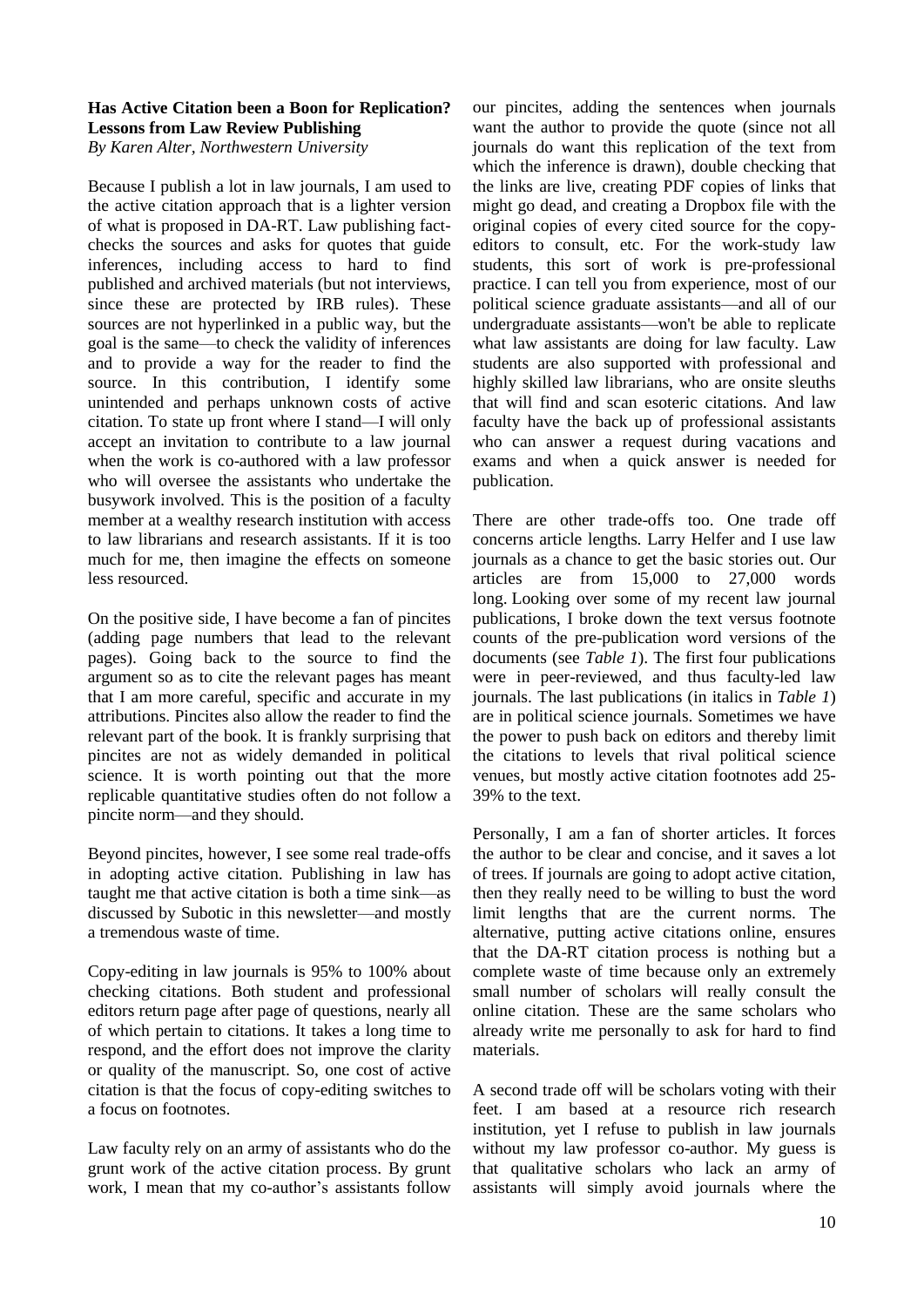publishing requirements would take too much of their time. If the higher prestige journals require active citation, then qualitative scholars might not submit manuscripts. The *de facto* result is likely to further privilege quantitative scholarship at research institutions.

A third trade-off is that the time sink accrues more significantly for qualitative scholars. For quantitative scholars, replication involves sharing their dataset (which I have also done). My sense is that quantitative scholars mainly shrug, supporting DA-RT out of a sense of fairness. But in reality, the time required for active citation is above and beyond the time required to research, write and publish. It is like an extra tax on qualitative scholars.

*"A recent study of publications in top journals reveals that women are much more drawn to qualitative work compared to men who publish much of the quantitative work. So the titling of the scales to quantitative work may come at the cost of historical and qualitative studies, and of female scholars."*

A fourth trade off concerns tenure processes and gender balances in the discipline. I have observed a creeping notion that a book and a handful of articles is a 'fairly light record' of publication. If you add in how much longer active citation will take, and how adoption of DA-RT will tip the scales towards quantitative work published in ranked venues and plentiful numbers, we may well see a further diminishment in the attraction of qualitative work among graduate students. A recent study of publications in top journals reveals that women are much more drawn to qualitative work compared to men who publish much of the quantitative work.<sup>1</sup> So the tilting of the scales to quantitative work may

<u>.</u>

come at the cost of historical and qualitative studies, and of female scholars.

All of this, and for what? Right now, there is a replication process. Even with active citation, much of the material I draw on will not become publicly available. I can't post on the internet documents handed to me in trust, even if these documents should in principle be publically accessible. And I can't publish the interviews. Instead, right now, interested scholars write to request the source—this has occurred a handful of times. When it happens, a work-study student will scan shareable material and send it on. Or, scholars find material on their own, and they publish their disagreements another form of replication. And, one day I will turn all of my materials—interviews as well—over to an archive as I have for my 1990s research on the European Court of Justice.

Political science is a multi-method discipline. If replication is rightfully the norm for quantitative work that does not mean that it is rightfully the norm for all methods. A practice of active citation can be acculturated, and doing so will lessen the amount of time that scholars need to spend to backfill the active citations. But DA-RT may end up demanding more than what its proponents suggest. The risk is that 'voluntary' practices *de facto* become integral requirements for publishing in DA-RT journals. In law publishing, citation creep has taken over. Copy editing has become mostly about checking citations, and much of the citation work is done by a cohort of student and professional assistants that political scientists mostly lack. If what is 'voluntary' comes to be seen as obligatory, there is a risk of diversionary effects where less resourced scholars avoid venues where significant extra work is required for publishing. Transparency for all is a good goal, as is an effort to prioritize quality over quantity. But if replication becomes easier for quantitative compared to qualitative scholarship, the discipline may yet again end up privileging a male dominated subsection of the discipline. The solution could end up exacerbating what is already an enduring problem by generating further unintended consequences for the publishing process.

<sup>&</sup>lt;sup>1</sup> Dawn Teele and Kathleen Thelen, "Gender in the Journals: Methodology, Coauthorship, and Publication Pattern in Political Science's Flagship Journals," Presented at APSA 2015*.*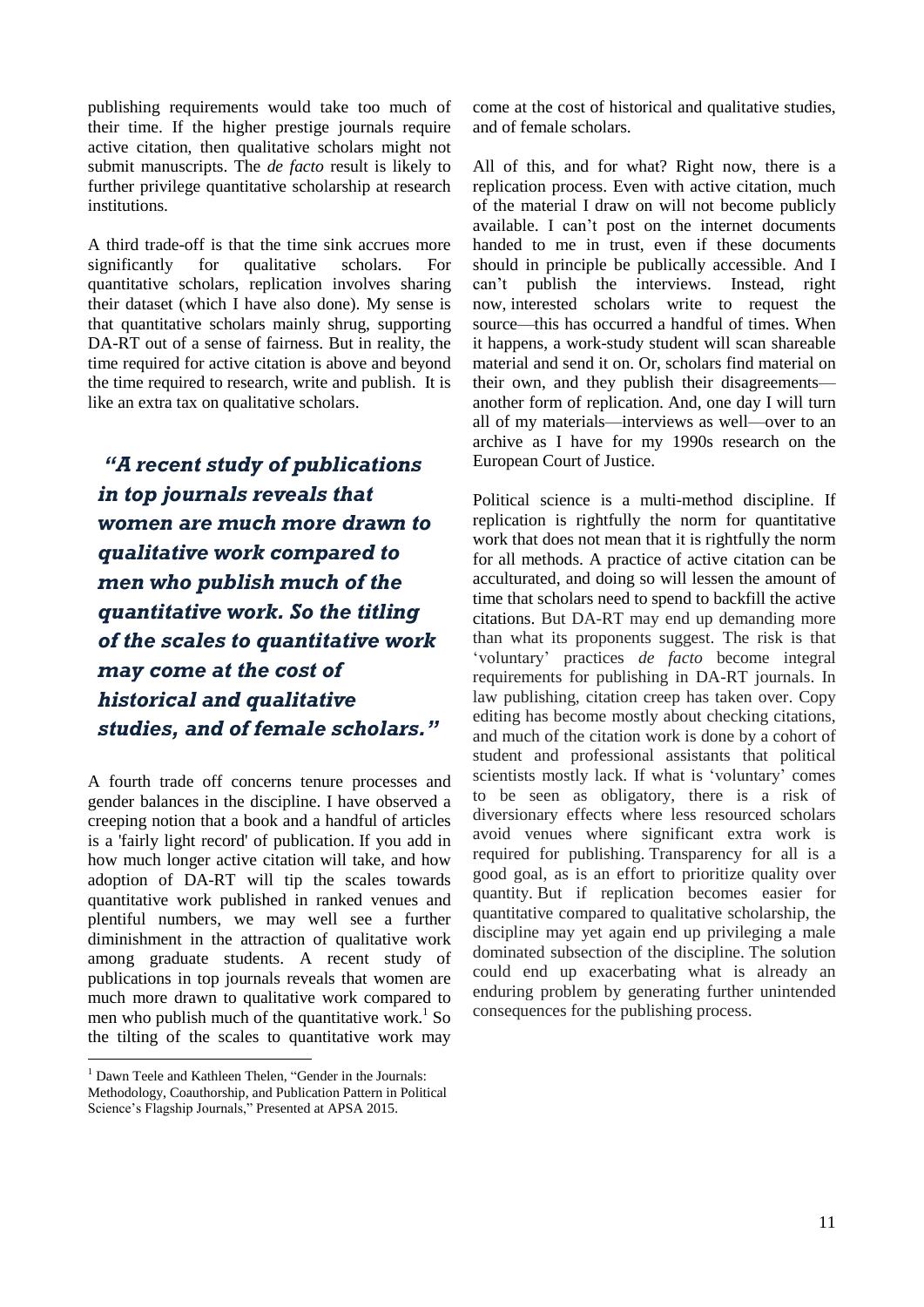| <b>Journal</b>                                                                      | <b>Total</b><br>Word<br>Count | <b>Body Text</b> | <b>Footnotes</b> | $\frac{0}{0}$<br><b>Footnotes</b> |
|-------------------------------------------------------------------------------------|-------------------------------|------------------|------------------|-----------------------------------|
| <b>American Journal of Comparative Law</b>                                          | 16,054                        | 10,866           | 5,188            | 32.32                             |
| <b>American Journal of International Law</b>                                        | 27,096                        | 16,315           | 10,781           | 39.79                             |
| <b>European Journal of International Law</b>                                        | 17,060                        | 12,796           | 4,264            | 24.99                             |
| <b>Law and Contemporary Problems</b>                                                | 14,270                        | 11,642           | 2,628            | 18.42                             |
| <b>Theoretical Inquires in Law</b>                                                  | 10,607                        | 7,401            | 3,206            | 30.23                             |
| <b>International Organization</b>                                                   | 14,222                        | 11,250           | 2,972            | 20.90                             |
| <b>Journal</b><br><i>International</i><br>оf<br><i>European</i><br><b>Relations</b> | 13,118                        | 11,383           | 1,735            | 13.23                             |

**Table 1. Comparison of Body Text to Footnote**

#### **Dearly Bought Wisdom: My Experience with DA-RT**

*By James Ashley Morrison, London School of Economics & Political Science (LSE)*

I first heard about DA-RT in the winter of 2013. Following a presentation at Princeton University, Andrew Moravcsik asked whether I would be willing to make my paper DA-RT compliant as an additional pilot study. I agreed; and I subsequently approached *International Organization* about doing so after the article had been conditionally accepted. The article itself is more than  $15,000$  words  $long<sup>1</sup>$ . The DA-RT online [appendix](http://journals.cambridge.org/action/displaySuppMaterial?cupCode=1&type=4&jid=INO&volumeId=70&issueId=01&aid=10119157) is an additional 20,000 words. Constructing that appendix, which I did myself, took me 80 hours.

In the end, DA-RT was far more work than I expected. But the experience has helped me appreciate DA-RT's considerable promise, even as I recognize its potential perils.

*DA-RT's Ambition: Increasing Transparency, Reducing Opaqueness*

DA-RT is sometimes framed as a modest proposal to return to the old citation practices of the past—a journey "back to the future"—and to challenge us to meet the standards prevailing in fields like history

<u>.</u>

and law.<sup>2</sup> Critics retort that we have never lost this transparency.<sup>3</sup> I believe that DA-RT, if happily embraced, has the potential to take us beyond anything that has been achieved in our field or, indeed, in any other.

The great promise of DA-RT is to increase transparency—or, put another way, to *reduce opaqueness*. Opaqueness in scholarly work follows from four types of factors: scholars' deliberate obfuscation; the inherent limitations of language; material constraints; and the norms that shape knowledge production, transmission, and consumption. Most of the discussion surrounding DA-RT has focused on the former two; but, arguably, the DA-RT initiative is more deeply connected to the latter two.

Some recent high-profile cases serve as a poignant reminder that opaqueness is sometimes deliberately created by scholars themselves. DA-RT would indeed be a "daunting…price to pay" to atone for the sins of a few malfeasants.<sup>4</sup> Moreover, it is not clear that this would significantly disincentivize fraud. After all, one could fabricate transcriptions of phony interviews or fake documents in far-flung archives

<sup>&</sup>lt;sup>1</sup> James Ashley Morrison, "Shocking Intellectual Austerity: The Role of Ideas in the Demise of the Gold Standard in Britain," *International Organization*, Vol. 70, Issue 1 (2016): 175-207

<sup>1</sup> <sup>2</sup> Andrew Moravcsik, "Qualitative Transparency: Pluralistic, Humanistic and Policy-Relevant," *IHAP Newsletter*, Issue 2 (2016): 20.

<sup>&</sup>lt;sup>3</sup> Peter A. Hall, "Transparency, Research Integrity and Multiple Methods," *Comparative Politics Newsletter*, Vol. 26, Issue 1 (2016): 30-31.

<sup>4</sup> Ben Ansel and David Samuels, "*CPS* Editors' Response to DA-RT Symposium," *Comparative Politics Newsletter*, Vol. 26, Issue 1 (2016): 53.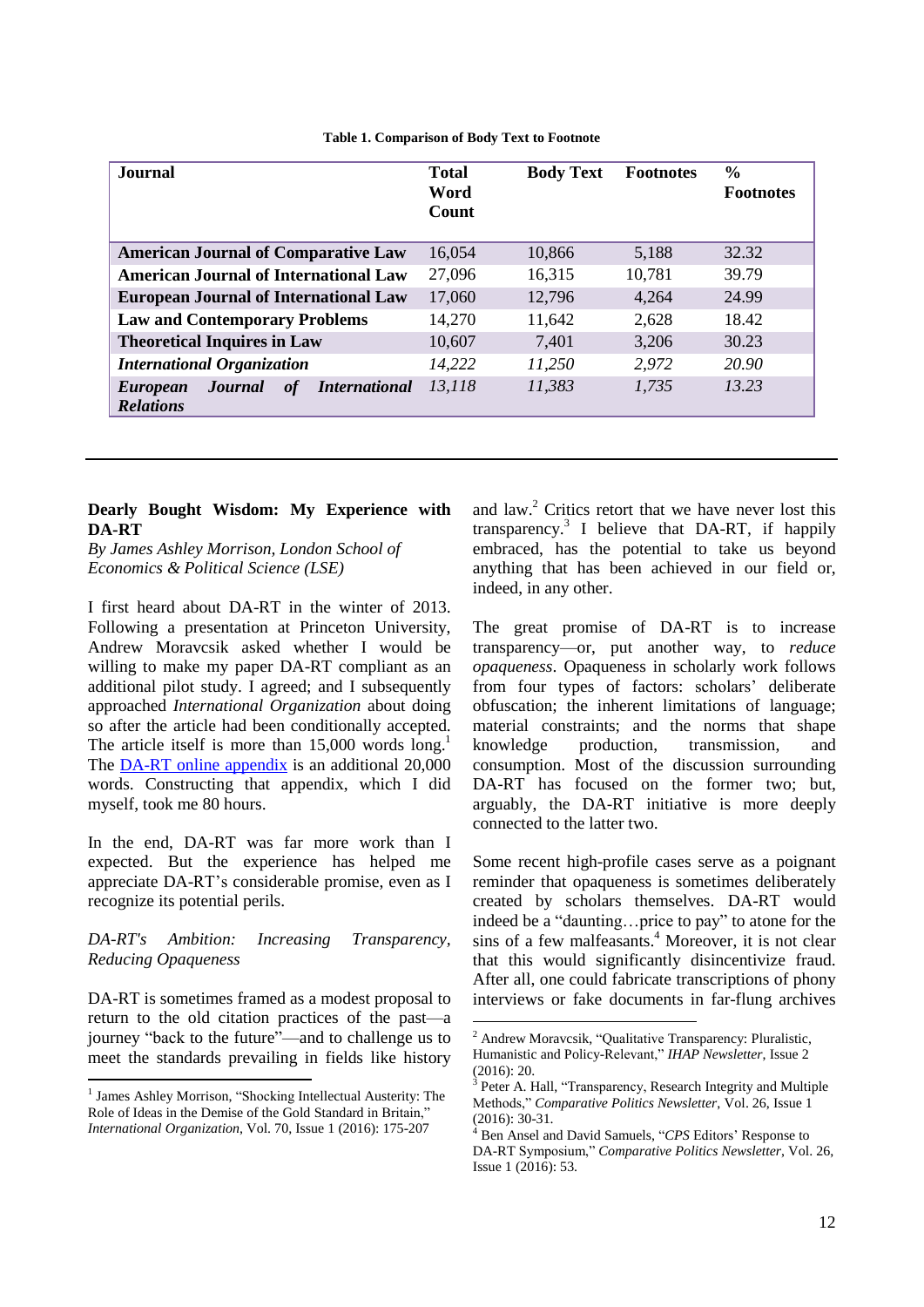just as easily as populate spreadsheets with concocted data.<sup>5</sup> Still, though, DA-RT might increase the size of the paper trail, facilitating forensic investigation.

Opaqueness partly follows from the inherent limitations of language. It is difficult—or impossible—for a scholar to convey to a reader the meaning of the intersubjective moments that were shared between an interviewer and the interviewee.<sup>6</sup> Similarly, no author can convey the richness of the experience of consuming—reading, feeling, smelling—materials in "the archives."

*"Opaqueness partly follows from the inherent limitations of language…DA-RT will never overcome these limitations simply because no amount of words can recreate the researcher's experience of 'being there'. But having more space… does grant researchers the opportunity to provide a better approximation."*

DA-RT will never overcome these limitations simply because no amount of words can recreate the researcher's experience of "being there." But having more space, as DA-RT is intended to deliver, does grant researchers the opportunity to provide a better approximation.

Few shifts have more potential to affect the academic enterprise than the sudden, steep fall in the cost of transmitting ideas. From blogs to eBooks, scholars enjoy a host of new channels through which they can disseminate their research. In the first instance, the rise of this kind of competition—and, perhaps, the compression of attention spans—has prompted traditional academic publishers to demand

1

parsimony. Discursive content has been cut in time with publishers' profit margins.

But it does not have to be that way—as the advocates of DA-RT remind us.<sup>7</sup> Why must the entirety of an academic text fit between two cloth covers? Why must an academic text be considered strictly that which is fit to print—to *literally* print? The state of the art affords a better approach. The different components of a text can be published in different channels: the main text as an "article" or "book"—print and/or electronic—and the discursive and supplementary materials as online, linked appendices.

Given the availability of these new technologies, it seems bizarre to allow presses' material interests to define the norms of publishing, especially given that the principal producers are paid virtually nothing and the costs of transmission could be even less.

Yet, we have acceded to these dictates. Writ large, we are producing more, trimmer work. Discursive footnotes have been replaced by parenthetical citations, which both provide less information and interpose more distractions.<sup>8</sup> We hear harrowing reports of scholars trimming citations and choosing the same old cases over new, under-conceptualized cases.<sup>9</sup> This has woeful implications since we know that there is already bias in citation practices and case selection.<sup>10</sup> This need to trim threatens to reproduce the disparities of the past.<sup>11</sup> It erects new impediments to venturing beyond engaging the same old analyses of dead white men written (largely) by dead white men.<sup>12</sup>

<sup>5</sup> Eric Grynaviski, "Thinking Holistically about Transparency" *IHAP Newsletter*, Issue 2 (2016): 4-7.

 $<sup>6</sup>$  Marc Lynch nicely highlights these kinds of challenges. He</sup> explains, "My interview notes tell only part of any story developed through deep knowledge of local context, dense webs of interlocutors engaged over years, and immersion in distinctive narratives and interpretive worldviews." Marc Lynch, "Area Studies and the Cost of Prematurely Implementing DA-RT," *Comparative Politics Newsletter*, Vol. 26, Issue 1 (2016): 38.

<sup>7</sup> Colin Elman and Arthur Lupia, "DA-RT: Aspirations and Anxieties," *Comparative Politics Newsletter*, Vol. 26, Issue 1  $(2016)$ : 50.

<sup>8</sup> Andrew Moravcsik, "Qualitative Transparency: Pluralistic, Humanistic and Policy-Relevant," *IHAP Newsletter*, Issue 2 (2016): 19.

<sup>9</sup> Eric Grynaviski, "Thinking Holistically about Transparency" *IHAP Newsletter*, Issue 2 (2016): 5.

<sup>&</sup>lt;sup>10</sup> Daniel Maliniak, Ryan Powers, and Barbara F. Walter, "The Gender Citation Gap in International Relations," *International Organization* Vol. 67, Issue 04 (2013): 889–922.

 $11$  I assume that reviewers expect to see citations to particular "classic" works—e.g. Waltz—and that the majority of these are written by white males. If scholars are forced to trim citations, I fear that they may be more likely to trim from the (more diverse) non-classic set of citations.

 $12$  Of course, my own previous research has focussed primarily on dead white men. And I would not suggest that we should cease studying the likes of, say, Adam Smith, despite the fact that doing so necessarily entails engaging centuries of scholarship largely written by scholars who have mostly been dead white men. Yet, even within that, we should push to engage as diverse a group of scholars as possible. And, of course, we don't want scholars to feel compelled to do this kind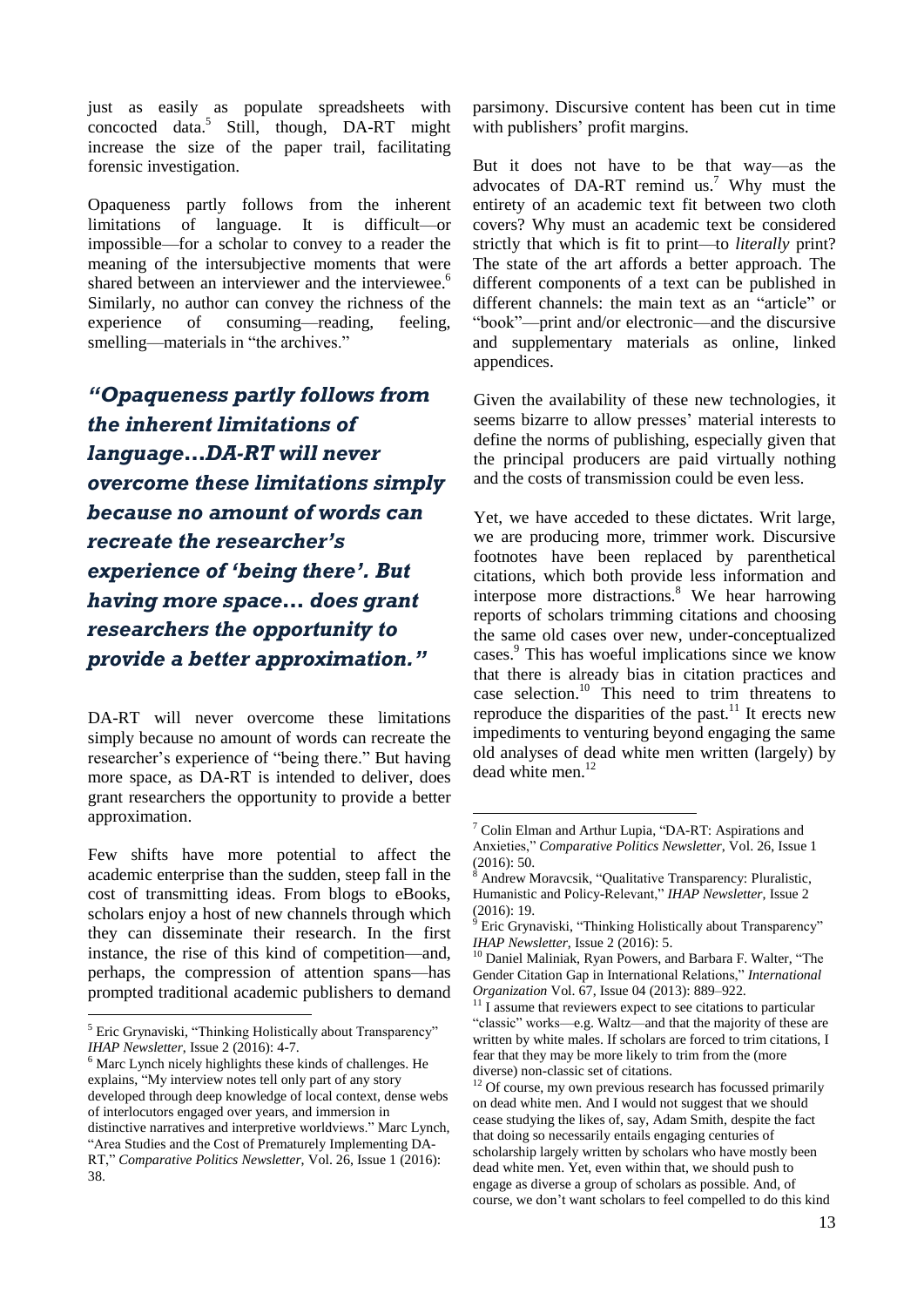DA-RT's goal is to increase the quality of scholarship. It assumes that granting more time and space to each piece of work will increase the average quality of scholarly work. Importantly, it recognizes that the author herself is the best judge of how best to capitalize on this opportunity.<sup>13</sup>

#### But does it work?

#### *DA-RT at the Coalface*

My experience taught me that the costs of complying with DA-RT are indeed non-negligible. But my experience has also given me a perspective that differs from that which I see in much of the current discussion of DA-RT.

I did *not* upload the 10,000 photographs of archival documents I took for this project. Contrary to some widespread apprehensions, even those journals that have signed onto the JETS would not ask scholars to do so in analogous cases. Doing so would imperil my relationships with the archivists upon whom I rely. It would also bury my evidence in a mound of documents—my specific needles in a stack of 10,000 other needles. And it would do nothing to explain *how* and *why* I focussed on the bits of evidence that undergird my particular account.

Nor did I make my citations "active" by generating hyperlinks or "pincites" for my primary sources. This was precluded by incompatibilities with the journal's publishing platform. Also, virtually none of my primary sources are available online; and I could not even be sure that hyperlinks to the archives' catalog entries would persist over time. Last, I was also not particularly keen to expend hours merely to save readers a few seconds of running catalog searches. $14$ 

Instead, the bulk of my time was spent documenting my interpretations and analysis. In some cases, drafting these extended citations prompted me to rethink how I was using my evidence. I do not believe it affected the upshot of my narrative, but it did deepen and enrich my use of particular pieces of evidence. Thus, this endeavour required

<u>.</u>

considerable time and—importantly—considerable thought.

This labour was indeed "onerous," but I do not think it was "a tremendous waste of time."<sup>15</sup>

Kapiszewski and Kirilova nicely summarise the benefits promised by DA-RT.<sup>16</sup> Simply put, complying with DA-RT ought to visibly make one's research more robust and more useful.<sup>17</sup> Hall suggests that this extra layer of scholarly selfjustification is largely redundant with a serious review process.<sup>18</sup> Alter questions how many subsequent scholars will benefit from this (largely) superfluous discursiveness.<sup>19</sup> Both qualms are warranted.

At the same time, however, we cannot know what posterity will find valuable. And we certainly cannot expect reviewers to possess the same level of expertise as that which will be enjoyed by subsequent scholars writing on the same topic.

Readers understandably do not want extensive explanations about source use in the body of an article that is already 15,000 words long. Traditional publishing constraints simply do not grant enough space in the footnotes to fully document the interpretive work done to craft this piece. Modern technology, however, offers the opportunity to preserve more of the insights powering an analysis than ever before. While the expected return of most extended citations might hover near zero, a certain (albeit unknowable) subset of these citations are sure

of work who might be inclined to study other types of figures and questions. Having more citation space allows scholars to bring new questions and more voices into the discussion.

<sup>&</sup>lt;sup>13</sup> Andrew Moravcsik, "Qualitative Transparency: Pluralistic, Humanistic and Policy-Relevant," *IHAP Newsletter*, Issue 2 (2016): 19.

 $14$  Karen Alter is particularly powerful on this point. Karen Alter, "Has Active Citation been a Boon for Replication? Lessons from Law Review Publishing," *IHAP Newsletter*, Issue 2 (2016): 10-12.

<sup>&</sup>lt;sup>15</sup> Andrew Moravcsik, "Qualitative Transparency: Pluralistic, Humanistic and Policy-Relevant," *IHAP Newsletter*, Issue 2 (2016), 19; and Karen Alter, "Has Active Citation been a Boon for Replication? Lessons from Law Review Publishing," *IHAP Newsletter*, Issue 2 (2016): 10.

<sup>16</sup> Diana Kapiszewski and Dessislava Kirilova, "Transparency in Qualitative Security Studies Research: Standards, Benefits, and Challenges," *Security Studies*, Vol 23, Issue 4: 703-04.

<sup>&</sup>lt;sup>17</sup> As Saunders puts it, "The purpose of transparency is not to do all the work for each reader, but to increase confidence in inferences, reduce the transaction costs of assessing the quality of inferences, and raise the real and perceived quality of scholarship." Elizabeth N. Saunders, "Transparency without Tears: A Pragmatic Approach to Transparent Security Studies Research," *Security Studies*, Vol. 23, Issue 4: 696.

<sup>&</sup>lt;sup>18</sup> Peter A. Hall, "Transparency, Research Integrity and Multiple Methods," *Comparative Politics Newsletter*, Vol. 26, Issue 1 (2016): 30-31.

 $19$  Alter argues, "...the DA-RT citation process is nothing but a complete waste of time because only an extremely small number of scholars will really consult the on-line citation." Karen Alter, "Has Active Citation been a Boon for Replication? Lessons from Law Review Publishing," *IHAP Newsletter*, Issue 2 (2016): 11.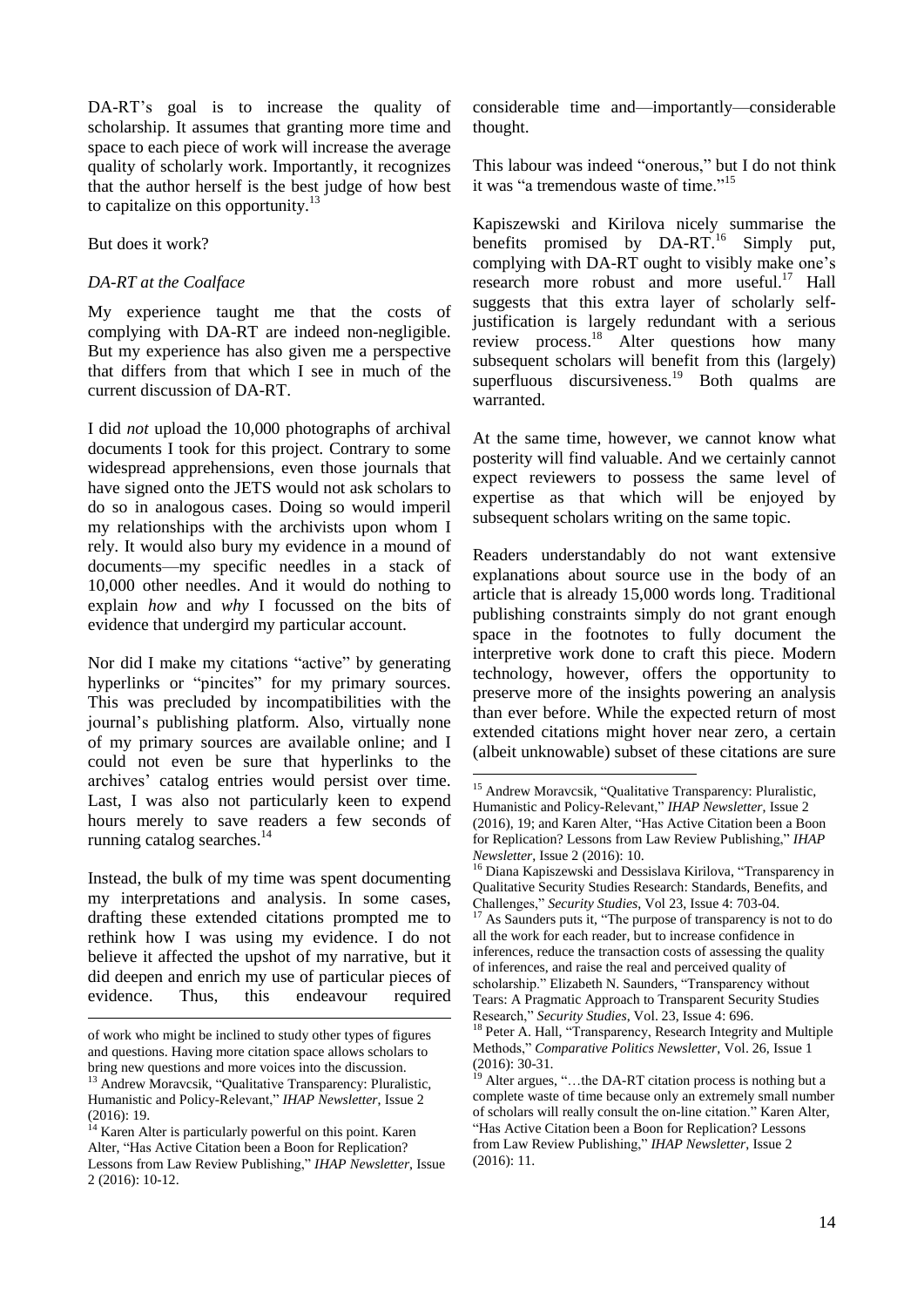to provide immense value to scholars in the fullness of time.

A few examples might illustrate the sorts of benefits offered by DA-RT. My article challenges much of the conventional wisdom about Britain's departure from the gold standard in 1931. Making this argument requires engaging extensively with text from both primary and secondary sources.<sup>20</sup> For instance, I argue, "Prior to suspension, few Britons advocated leaving gold."<sup>21</sup> I then provide an 84word footnote that points the reader to those few instances in which leaving the gold standard was mooted. But this is hardly satisfying. So, in the DA-RT online appendix, I expand that footnote to 1300 words, providing numerous quotes and exegesis. This allowed me to demonstrate the marked tepidness of those few such discussions.

*"Complying with DA-RT does indeed slow one down. But this does not need to be a bad thing. If DA-RT increases the quality of research—and I think it can—we are simply trading quantity for quality. 'I wish I had more low quality pieces of research to read,' said no scholar, ever."*

I also used the DA-RT appendix to explain and document my specific interpretive decisions. As other qualitative scholars will recognize, such interpretations are seldom straightforward. In one case, some insightful notes from a telephone conversation were dated by their author as "Tuesday, July 29, 1931, 12:40 PM." Yet, 29 July was actually a *Wednesday*. The date of the telephone call is crucial because a contentious meeting occurred early on Wednesday. Knowing whether that phone call occurred before or after the heated meeting is key to interpreting the meeting, the phone call, and the actions that followed. Yet, the average reader of *International Organization* is unlikely to get this deep into the weeds. He or she will (quite

<u>.</u>

reasonably) expect that my narrative puts the events into the proper sequence. Future scholars writing about these events, however, *will* appreciate my explanations for these interpretative decisions.

#### *The DA-RT Tax*

Critics argue that DA-RT creates "an extra tax on qualitative scholars. $22$  As I have said, complying with DA-RT is indeed taxing.

Yet, it is not clear that this tax need only apply to qualitative work. Increased transparency can, and should, be pursued in both qualitative and quantitative research. Indeed, transparency is not achieved simply by uploading a dataset of quantitative data any more than by simply uploading a "dataset" of archival manuscripts or interview transcripts. The compiling of all such datasets involves immense work. This creates room for bias and mistakes. To mitigate this, transparency requires that scholars explain the provenance, transcription, and interpretation of their data—quantitative and qualitative data alike.

To the extent that the burden of the tax does fall unevenly, this is just saying that achieving the same level of quality takes longer for some types of work than for others. But what else is new? Here, as ever, comparing CVs populated by different kinds of work is akin to comparing apples and oranges.

The scholarly community recognises this. Some questions are best answered using quantitative methods. Some questions are best answered using qualitative methods. All questions should be answered with the greatest vigour possible. This is not a sports competition in which we need to handicap—read: adjust the standards of—certain types of work so as to give each side an equal chance of "winning."

#### *Establishing DA-RT's ROI*

<u>.</u>

A number of scholars have concluded that DA-RT does more harm than good—both for the discipline as a whole and for individual scholars.

DA-RT's strongest critics remind us of the opportunity cost that attends implementing DA- $RT<sup>23</sup>$ . The time we spend debating DA-RT could be

 $20$  On this project, there is much room for disagreement on evidentiary grounds. Snyder's experience suggests that this might vary across projects. Jack Snyder, "Active Citation: In Search of Smoking Guns or Meaningful Context?," *Security Studies*, Vol 23, Issue 4 (2014): 709.

<sup>&</sup>lt;sup>21</sup> James Ashley Morrison, "Shocking Intellectual Austerity: The Role of Ideas in the Demise of the Gold Standard in Britain," *International Organization*, Vol. 70, Issue 1 (2016): 181.

<sup>22</sup> Karen Alter, "Has Active Citation been a Boon for Replication? Lessons from Law Review Publishing," *IHAP Newsletter*, Issue 2 (2016): 11.

<sup>23</sup> Jeffrey C. Isaac, "In Praise of Transparency, But Not of DA-RT," *IHAP Newsletter*, Issue 2 (2016): 24-29.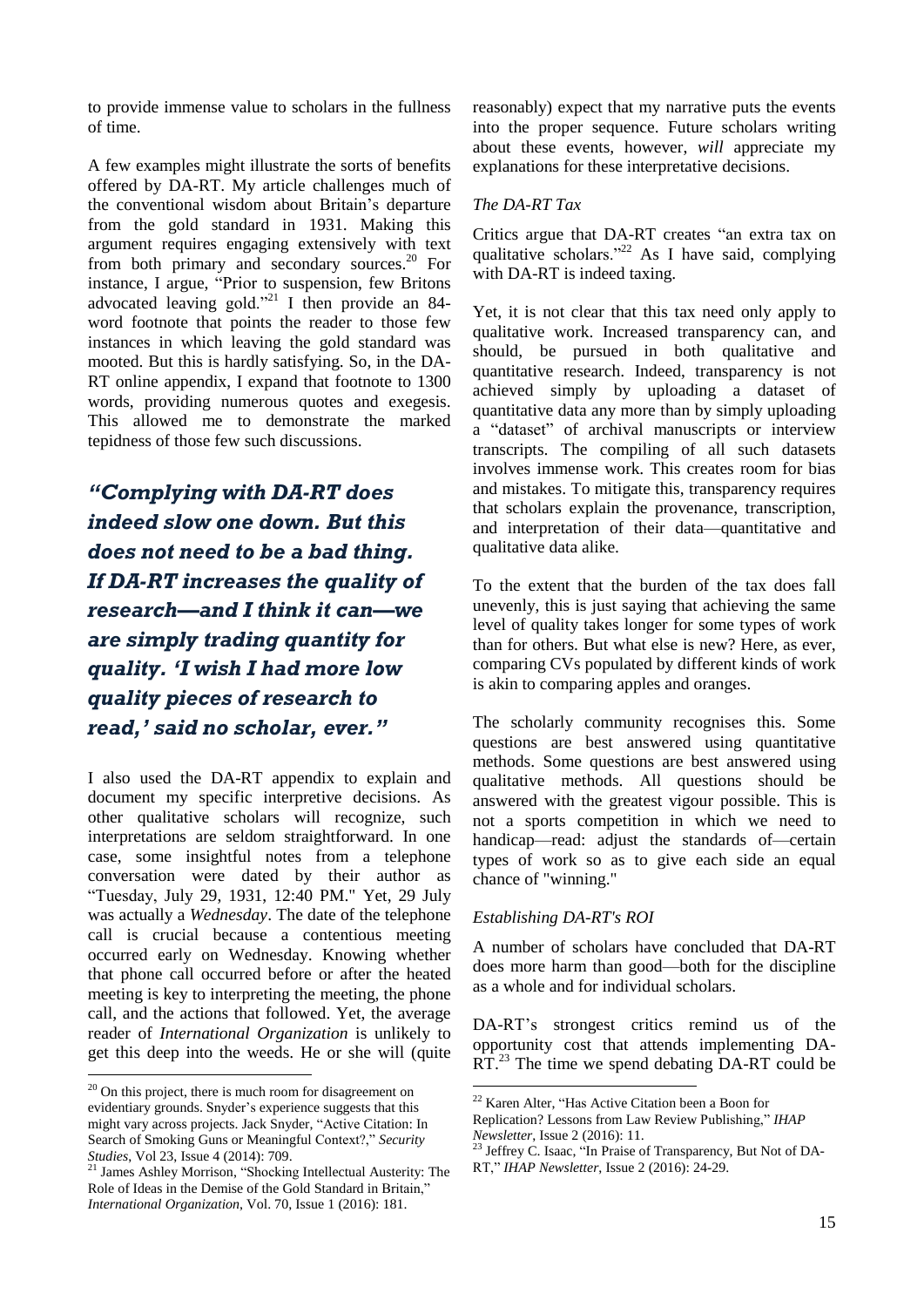spent grappling with "issues that really do matter."<sup>24</sup> The time it takes scholars to comply with DA-RT could be spent on other endeavours. These costs must loom larger (relatively) for junior scholars and those with higher resource constraints. $^{25}$ 

Complying with DA-RT does indeed slow one down. But this does not need to be a bad thing. If DA-RT increases the quality of research—and I think it can—we are simply trading quantity for quality. "I wish I had more low quality pieces of research to read," said no scholar, ever.

From the standpoint of individual scholars, the return on investment of complying with DA-RT is currently rather low. In the short run, the principal benefit appears to be regaining the right to submit work to the journals that have signed onto the

<sup>25</sup> Jelena Subotic, "DA-RT Controversy: An Old

1

compliance requirements. In other words, complying with DA-RT merely saves one from a newly created stick.

But what if there were a carrot as well? DA-RT's success hinges on recognizing and rewarding those scholars who embrace its mandate. DA-RT's return on investment is largely a function of the value that we, as a community, place on the production it elicits—on the insights it evinces.<sup>26</sup> In effect, committing to DA-RT means committing to seriously prioritize quality over quantity. This seems to be the only way to capitalize on the potential of DA-RT's dearly bought wisdom.

<sup>24</sup> Lee Ann Fujii, "The Dark Side of DA-RT," *Comparative Politics Newsletter*, Vol. 26, Issue 1 (2016): 25.

Methodological War in New Clothing," *IHAP Newsletter*, Issue 2 (2016): 2.

<sup>&</sup>lt;u>.</u> <sup>26</sup> Saunders addresses the return on investment by going after the cost side: "This article argues that there are significant individual and collective benefits to making qualitative security studies research more transparent but that reaping these benefits requires minimizing the real and expected costs borne by individual scholars." Elizabeth N. Saunders, "Transparency without Tears: A Pragmatic Approach to Transparent Security Studies Research," *Security Studies*, Vol. 23, Issue 4: 689. I emphasize that we must increase those benefits as well.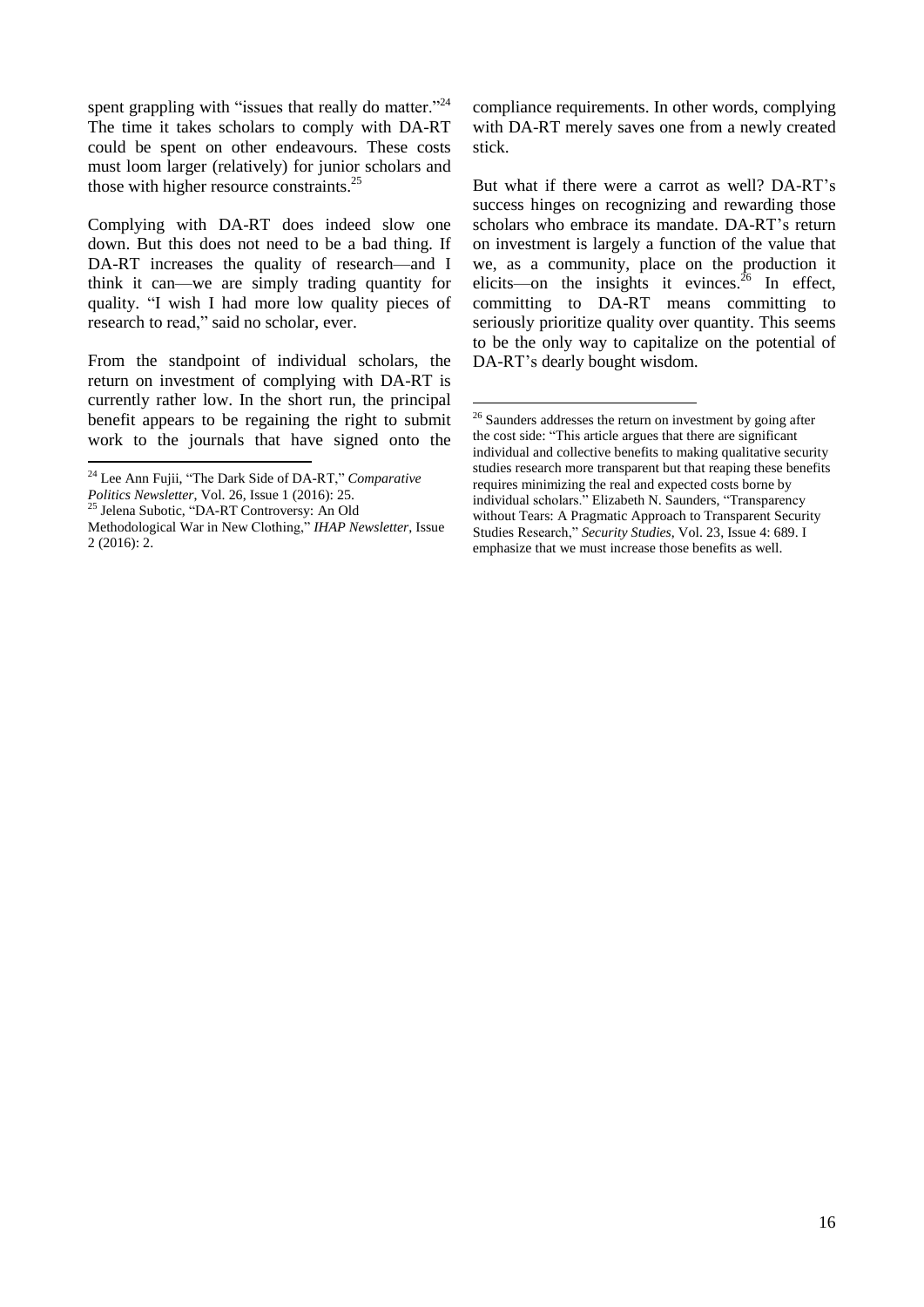## **FRIENDLY FIRE**

**Qualitative Transparency: Pluralistic, Humanistic and Policy-Relevant** *By Andrew Moravcsik, Princeton University*

Data Access and Research Transparency (DA-RT) is an informal initiative to enhance the transparency of political science research.<sup>1</sup> It encourages more public access to evidence and details about scholarly interpretation, analysis and research design. This effort has generated considerable support in the profession, but also much criticism.

Prominent among those who oppose transparency is Jeffrey Isaac, editor of *Perspectives in Politics*. In an influential editorial criticizing DA-RT, Isaac divides political science into two warring camps with incompatible visions of the discipline's future.<sup>2</sup> He charges that DA-RT is a partisan effort: a "one-size fits-all" scheme that deliberately helps impose upon all political scientists "a broader agenda" of "resurgent neo-positivism," "methodological purity," "scientific rigor" (or "scientism"), and "a quest for certainty" modelled on the quantitative and experimental social sciences, for example psychology. Isaac opposes DA-RT in the name of an opposing camp, which he characterizes as favouring a "pluralistic, reflexive, and relevant political science" based on "greater methodological pluralism," more practices drawn from "humanities," and "a more broadly interesting political science" that is "publicly relevant, intelligible and readable." Opposition to DA-RT, he argues, defends the legacy of the "Perestroika" reform movement in political science a decade ago.<sup>3</sup>

Isaac is sincere and passionate. His critique is valuable in that the controversy it helped to spark has drawn scholarly attention to transparency in a way that five years of non-stop open meetings, consultation groups, conferences and published symposia by DA-RT advocates could not. DA-RT's most basic organizing principle is autonomy among

1

pluralistic research communities and individuals. No one disputes the right—indeed, responsibility—of those running a journal like *Perspectives in Politics* to vet and reject proposals they deem incompatible with the values of their research community.

Yet Isaac's editorial is not just as the statement of one journal's policy. It is framed as a call for all political scientists—at least, all qualitative scholars who favour openness, pluralism, and relevance—to oppose DA-RT transparency. This is problematic, because while I share Isaac's laudable objectives, his description of the DA-RT initiative and of the values that inspire me and other qualitative scholars to support it is largely incorrect. Limited space permits just three responses, which focus on how transparency affects qualitative political science.<sup>4</sup>

First, far from establishing a "one-size fits-all" plan, DA-RT is better seen as a decentralized, flexible, individualized, and non-binding set of norms predicated on pluralism and autonomy among individual journals and scholars—the very core values Isaac advocates.

Second, I (and others in DA-RT) do not, as Isaac charges, aim to universalize a quantitative (or any other) notion of scientific rigor. Rather, I view transparency is a meta-norm shared by scholars in every discipline. In qualitative political science, DA-RT norms have the opposite effect. Above all, they encourage more richness: work infused with local knowledge of diverse languages and cultures, policies, and histories. They expand the visible presence of epistemologies, skills and techniques from the humanities and interpretive social science. They help reverse recent format changes (shorter word limits, scientific citation, less narrative) hostile to qualitative research. Transparency helps further Isaac's own aim of greater methodological diversity.

Third, a look across political science and disciplines such as law and history belies Isaac's claim that transparency would undermine the theoretical diversity or political relevance of scholarship. To the contrary, scholars, journals and disciplines with higher qualitative transparency tend also to be theoretically richer and more policy-relevant. Again,

<sup>&</sup>lt;sup>1</sup> I am grateful to Colin Elman, Peter Hall and Skip Lupia for comments.<br> $^{2}$  Leffrey C

Jeffrey C. Isaac, "From the Editor: For a More Public Political Science," *Perspectives in Politics*, Vol. 13, Issue 2 (2015): 269- 283.

<sup>3</sup> Isaac 2015: 269, 270, 272, 274-6, 282-283. Isaac devotes the first 13 pages to situating the DA-RT debate in this dichotomy. For example, on p. 282: "It is important to be explicit about what is at stake in current disciplinary discussions…and why it is important…Gary King is correct to observe that 'large parts' of the social sciences are 'moving from the humanities to the sciences.' But large parts of the political science discipline are not part of this move and do not wish to be part of this move."

<sup>4</sup> I address other transparency issues elsewhere. See, for example, "Trust, but Verify: The Transparency Revolution and Qualitative International Relations," *Security Studies*, Vol. 23, Issue 4 (2014b): 663-688; "Active Citation: A Precondition for Replicable Qualitative Research," *PS: Political Science & Politics*, Vol 43, Issue 1 (2010).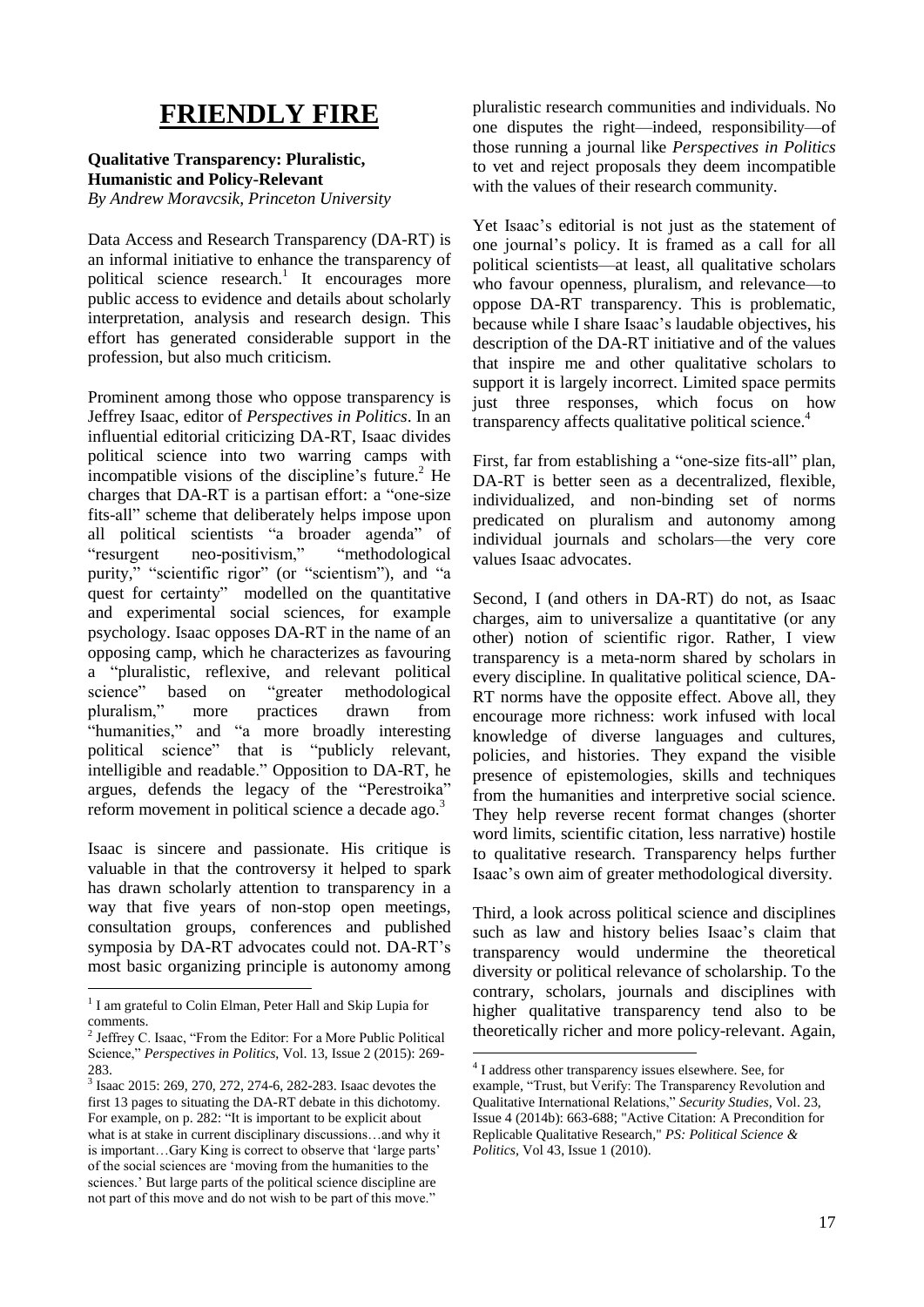enhancing transparency furthers Isaac's own vision of a political science relevant to the real world.

#### *Qualitative Transparency as a Pluralist Project*

Do DA-RT's qualitative proposals, as Isaac claims, establish "new bureaucratic procedures" enforcing "one-size-fits-all expectations" that undermine "methodological and intellectual pluralism?"<sup>5</sup> No. DA-RT's basic institutional value is the decentralized autonomy of pluralistic research communities.

The clearest way to appreciate the depth of DA-RT's commitment to institutional pluralism is to examine its proposals for qualitative work. Oddly, this is something Isaac never does. He devotes paragraphs to rehashing American Political Science Association (APSA) Council discussions—which are irrelevant, because DA-RT norms do not stem from APSA decisions—yet tells us nothing about DA-RT's concrete proposals, which are actually at issue. Here I focus on the institutional *form* of DA-RT proposals, while in the next section I turn to their substance. The key is this: *DA-RT proposals respect pluralism among methods, journals and scholars.*

*Pluralism among Major Methods:* From the start, DA-RT has been divided methodologically into separate qualitative and quantitative committees and processes, which have promulgated different sets of transparency recommendations.<sup>6</sup> This properly reflects (I argue elsewhere) the distinct epistemologies, practical constraints and normative values that inform quantitative and qualitative research.<sup>7</sup> No one would subject quantitative and qualitative research to identical rules, which is why DA-RT's general norms are actually quite vague.

*Pluralism among Journals:* DA-RT norms and recommendations also remain non-binding (except as ethical duties) on individual journals. Editorial boards, representing diverse research communities, decide whether to implement transparency. Neither DA-RT nor the APSA has enforcement power in this matter. DA-RT has never has been a formal APSA initiative—a point Isaac himself, after having

1

repeatedly accused DA-RT proponents of stealthy bureaucratic centralization, now quietly concedes.<sup>8</sup>

Yet pluralism among journals runs deeper. DA-RT norms are broad, so even if a journal chooses to embrace them, exactly how it does so—i.e. what implementation actually means—remains flexible. This matters because transparency, even within a particular epistemology of explanation, is never an absolute imperative. Each journal must decide the appropriate balance between transparency and ethical responsibilities to human subjects, intellectual property law, logistical burdens, reasonable "first use" of data, and existing journal practices. Diverse research communities in our discipline adjudicate such trade-offs in distinctive ways, with editorial boards acting as *de facto* representatives of those communities, reflecting those differences—a role Isaac himself assumes and acknowledges in his editorial.<sup>9</sup>

*Pluralism among Scholars:* DA-RT's institutional pluralism digs even deeper. Case-by-case discretion about how to comply with norms stays largely in the hands of individual authors*.* Journals set general formats, but individual authors make almost all substantive decisions about how to employ them: which empirical claims are "contestable" and "knowledge-based" enough to require transparency, how much (or what type of) source material to provide, and what annotation or process information to add. The DA-RT requirements do not require that these be subject to review, and it does not foresee editors or reviewers exercising extensive case-tocase discretion or enforcement of qualitative content.

To see how decentralized and non-bureaucratic this actually is in practice, consider the form of qualitative transparency journals are most likely for both epistemological and practical reasons—to employ as a "default" standard. (It has already been adopted by the APSR. <sup>10</sup>) This is *Active Citation (AC),* a system of digitally enabled citation. AC is the only cost-effective and epistemologically appropriate "default" model of qualitative

<http://www.apsanet.org/apsrsubmissions2016>

<sup>5</sup> Isaac 2015: 276, also 270.

<sup>6</sup> Arthur Lupia and Colin Elman, "Openness in Political Science: Data Access and Research Transparency," *PS: Political Science & Politics,* Vol. 47, Issue 1 (2014): 19-42. Available at: [http://dx.doi.org/10.1017/S1049096513001613.](http://dx.doi.org/10.1017/S1049096513001613) 

<sup>7</sup> Andrew Moravcsik, "'Trust, but Verify': What the Digital and Transparency Revolutions in Social Science Mean for You" (Presentation at the 2015 University of Chicago – Peking University Summer Institute on International Relations Theory and Method, August 2015); Moravcsik 2014: 669-670.

<sup>8</sup> Jeffrey C. Isaac, "Further Thoughts on DA-RT," *The Plot: Politics Decoded,* Blog Posting, November 2 (2015b).

<sup>&</sup>lt;sup>9</sup> A simple example is the trade-off between human subject protection and transparency. Almost all qualitative journals give absolute priority to human subject protection and would never reject an article because it employs confidential evidence. Some quantitative journals would. DA-RT leaves unchanged the right of journals and research communities to resolve this tension according to their diverse and pluralistic beliefs and practices. <sup>10</sup> APSR "American Political Science Review Submissions Guidelines," (2016) Available at: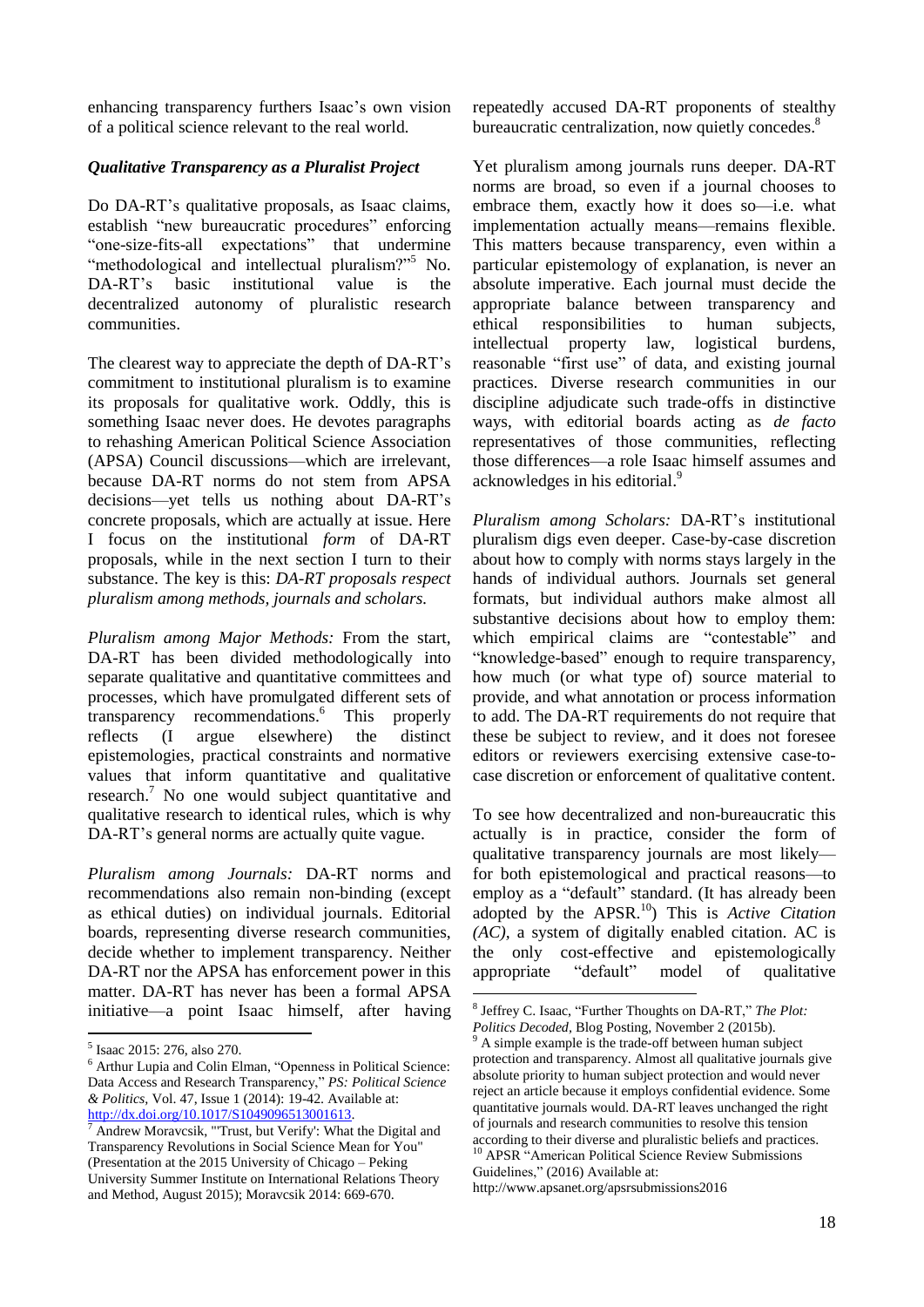transparency on offer. Political scientists may find this surprising, because they often think the natural default mode of transparency is to archive documents in a self-contained database. Yet, though archiving might sometimes be useful, it is too often logistically burdensome, or incompatible with human subject or intellectual property considerations, to serve as a default transparency format for qualitative work. It also fails to render the interpretation of evidence transparent. DA-RT does not mandate archiving, and I would oppose any effort to do so $^{11}$ 

Active Citation (AC) is far less demanding and cumbersome than archiving. In AC, scholars provide a limited number of "law review"-style discursive notes in a digital appendix. It works like this. Each conventional citation (footnote, endnote, in text citation) to a source that backs a "contestable "knowledge-based" research claim" is hyper-linked (within the document) to an entry in an attached appendix ("Transparency Appendix" or TRAX). Each resulting appendix entry contains at least three elements: (1) a source excerpt (recommended 50- 100 words); (2) an interpretive annotation*,* at a length of the author's choice, explaining how the source supports the underlying descriptive, interpretive or causal claim; (3) a full citation; and (4) *optionally,* and if legally and logistically feasible, a scan of or link to the original document. The TRAX also reserves a unique, open-ended first entry to address general issues of how evidence, theories, interpretation, and research design were selected, again at a length of the author's choice. That's all.

AC is simple, practical, familiar and useful. For readers, it places textual evidence, the author's interpretation, and research design information one click away. Yet articles remain as easily readable as they are today, because all the new material remains invisible to any reader who chooses not to click.

For journal editors, existing hard-copy formats remain unchanged, and digital formats add only hyper-links. AC can also be added to journal submissions, unpublished papers, e-books—all as stand-alone appendices, a known quantity. It is easy to implement: DA-RT is developing beta- software (a Word add-on) that creates active citations at a touch, and *ad hoc* software is easy to write.

1

For authors, AC provides benefits with only limited demands. Because appendices lie outside word limits, qualitative authors gain unlimited new scope to present their research. The explicit demands are relatively narrow, because only a fraction of citations—sometimes none—in published work would be actively cited. AC applies *only* to that subset of citations backing *"contestable knowledgebased research claims"—*that is, empirical research findings that are essentially controversial within the context of the existing research, largely as defined by the author. Unlike law review practice, no additional information is needed for definitions, obvious points, background information (even if controversial in another context), literature reviews, theoretical claims, conjectures, interpretations unconnected with specific evidence, philosophical claims, or informal (i.e. non-ethnographic) personal impressions. Many qualitative articles—normative topics, literature reviews, theoretical work, etc. might have no or almost no active citations at all.

*"Textual quotations, annotations, and procedural information need not be extensive or even present at all. If you don't care and you don't think anyone else does, just don't fill in the blanks."*

Authors choose the length of source excerpts and annotations, within legal and human subject limitations*—*as with discursive footnotes today. Even if a journal permits review of active citations, binding oversight often cannot occur—such as in exactly how to balance transparency and human subject protection, or the extent of logistical burden—because the information required to make a decision is known only to the author.<sup>12</sup> Even where such information can be shared publicly, it is unlikely that authors would be asked to do more than "provide more evidence" for this or that scattered point—a demand to which we are all already subjected today and which qualitative scholars intensely engaged with local knowledge would surely welcome. In practice, real-world decisions

<sup>&</sup>lt;sup>11</sup> Current discussion forums and committees could contribute positively by removing any remaining misunderstanding.

 $12$  This is another area where forums and committees could contribute by removing ambiguities.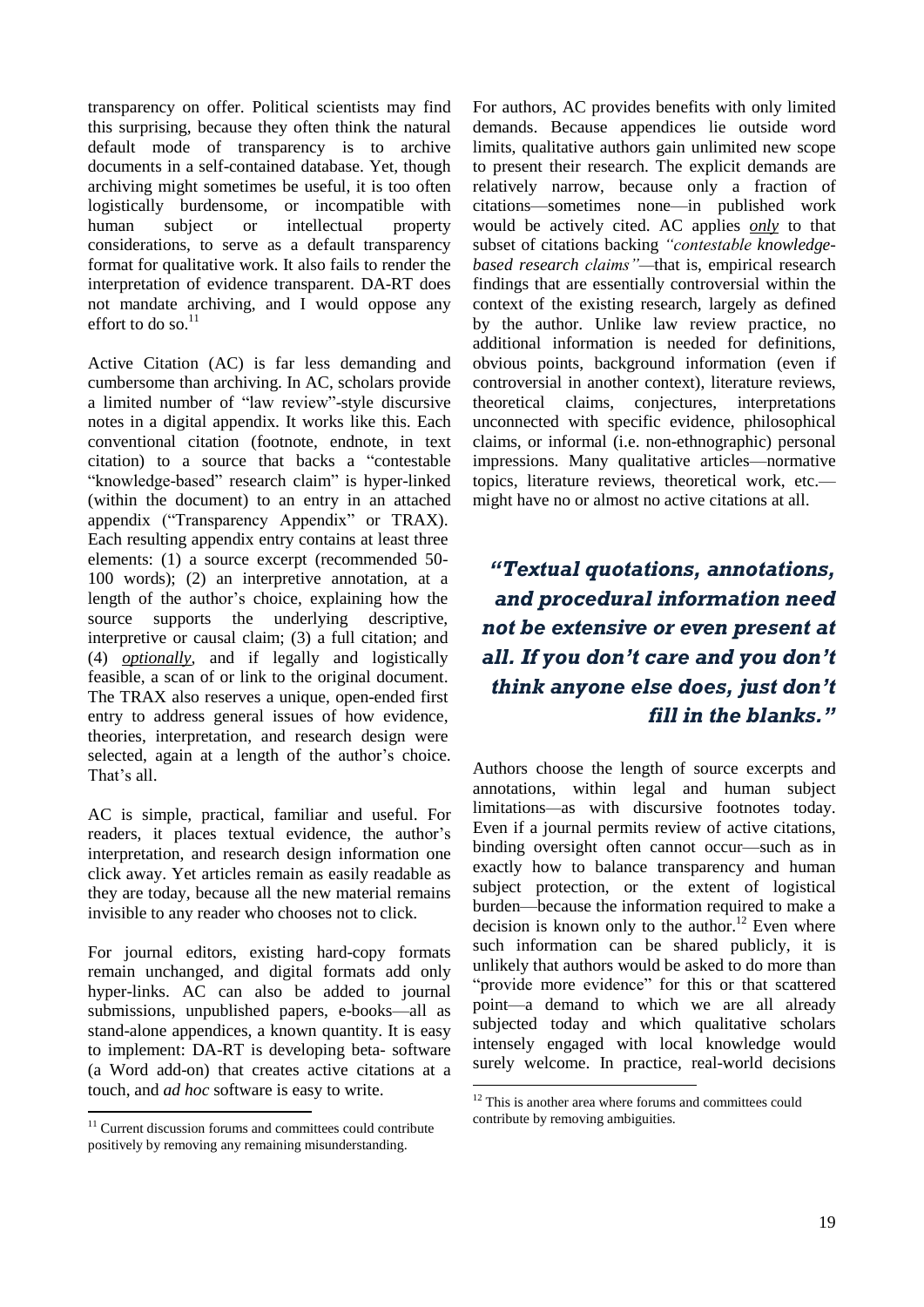about how to employ the AC format, once a journal adopts it, remain largely at the author's discretion.<sup>13</sup>

Some may still fear that AC, despite its limits, imposes on scholars so much busy-work that their productivity will suffer. Yet how onerous is AC? In essence, it is simply a softer, non-binding, invisible version of something we know: citation in law reviews, historical journals and those political science journals where rich qualitative work is most prized. Publishing in an AC journal involves less work than in a law review, with much longer word limits and far more thorough transparency standards (for all footnotes, not just contestable empirical ones). It requires effort analogous—albeit slightly different in form—to publishing in many historical, sociological or policy journals, or in those political science journals that still permit longer articles with interpretive footnotes, such as *International Security, Studies in American Political Development,* or *Comparative Politics.* Scholars publish in such venues without complaining about the "imposition" of extra length. Why? Because almost all qualitative scholars—especially ethnographers, interpretivists and policy analysts want to write more words, not fewer. AC subtly pressures the political science discipline to let them show more of what they do best.

We know AC is workable because it is essentially a "back to the future" scheme. In recent decades, most journal word limits in political science have shrunk from 10-14,000 words to around 8000 words, and are dropping in some cases toward 4-6000. Citation formats have increasingly shifted from discursive footnotes, which permit interpretive annotation, to

<u>.</u>

brief name-and-date "scientific" notes. This suits quantitative scholars just fine but is deeply unfair to qualitative researchers, who can present rich evidence and interpretation only through *words,* and for whom notes are employed to cite evidence, not just other scholars*.* AC simply turns the clock back, restoring a format friendly to rich qualitative work and, most importantly, restoring our ability as qualitative scholars to have a rich conversation amongst ourselves about such work—by expanding *de facto* word limits, citation formats and narrative structures. We know it is viable not just because other disciplines function this way, but because we have been there before and it worked.

*"…transparency applies only to the subset of citations backing 'contestable knowledge-based empirical claims'… So only a fraction of citations, sometimes none, in published work would have to be actively cited."*

Still, if you are an exceptional qualitative researcher who prefers publishing shorter articles with *less* evidentiary richness and interpretive nuance, remember that qualitative articles need provide active citations only for a modest sub-set of sources (those backing "contestable knowledge-based empirical claims"), and that what you what you deem contestable knowledge, necessary source text, relevant annotation, and pertinent procedural information remains your authorial choice. Textual quotations, annotations and procedural information need not be extensive or even present at all. If you don't care and you don't think anyone else does, just don't fill in the blanks.

#### *Qualitative Transparency as a Humanistic Project*

Isaac asserts that qualitative scholars (like me) who promote enhanced transparency actually do so for a hidden purpose. We seek to spread "scientism" at the expense of methods from the humanities; to privilege "technically advanced" approaches and "methodological purity" over richness and relevance as the "primary thing that political scientists ought to be worrying about;" and to establish "neopositivism" and the "standard method of hypothesistesting...normative for the entire discipline."<sup>14</sup>

<sup>&</sup>lt;sup>13</sup> AC functions as a weak form of what legal theorist Cass Sunstein calls a "personalized default rule"—that is, a formal normative expectation that is substantively activated only by voluntary individual choice. Sunstein recommends such rules to avoid "one-size-fits-all" regulation and centralized enforcement. (Cass R. Sunstein, "Deciding by Default," *University of Pennsylvania Law Review*, Vol. 162, Issue 1 (2013): 1-57) In this case, journals mandate the *form* of AC transparency, i.e. the hyperlinks and the empty appendix, but authors retain in practice nearly all the *de facto* choice over its *substance*, i.e. what they want to put into it, what is a "contestable knowledgebased claim," how much of the source to cite, how much and how to annotate, and what research design elements to emphasize. The same goes for the management of issues such as human subject protection. Qualitative research communities generally believe authors are in the best position to decide what evidence must be anonymous, redacted, summarized, or suppressed entirely, because they negotiated with IRBs and human subjects, they are most familiar with local knowledge and research conditions, and they assume the logistical and legal costs of any solution. All this remains unchanged, but qualitative scholars have more options, not just to portray the richness of their work, but to empower others to engage with it.

 $14$  Isaac 2015: 282, 276. Isaac makes this very clear: "It is important to be explicit about what is at stake in current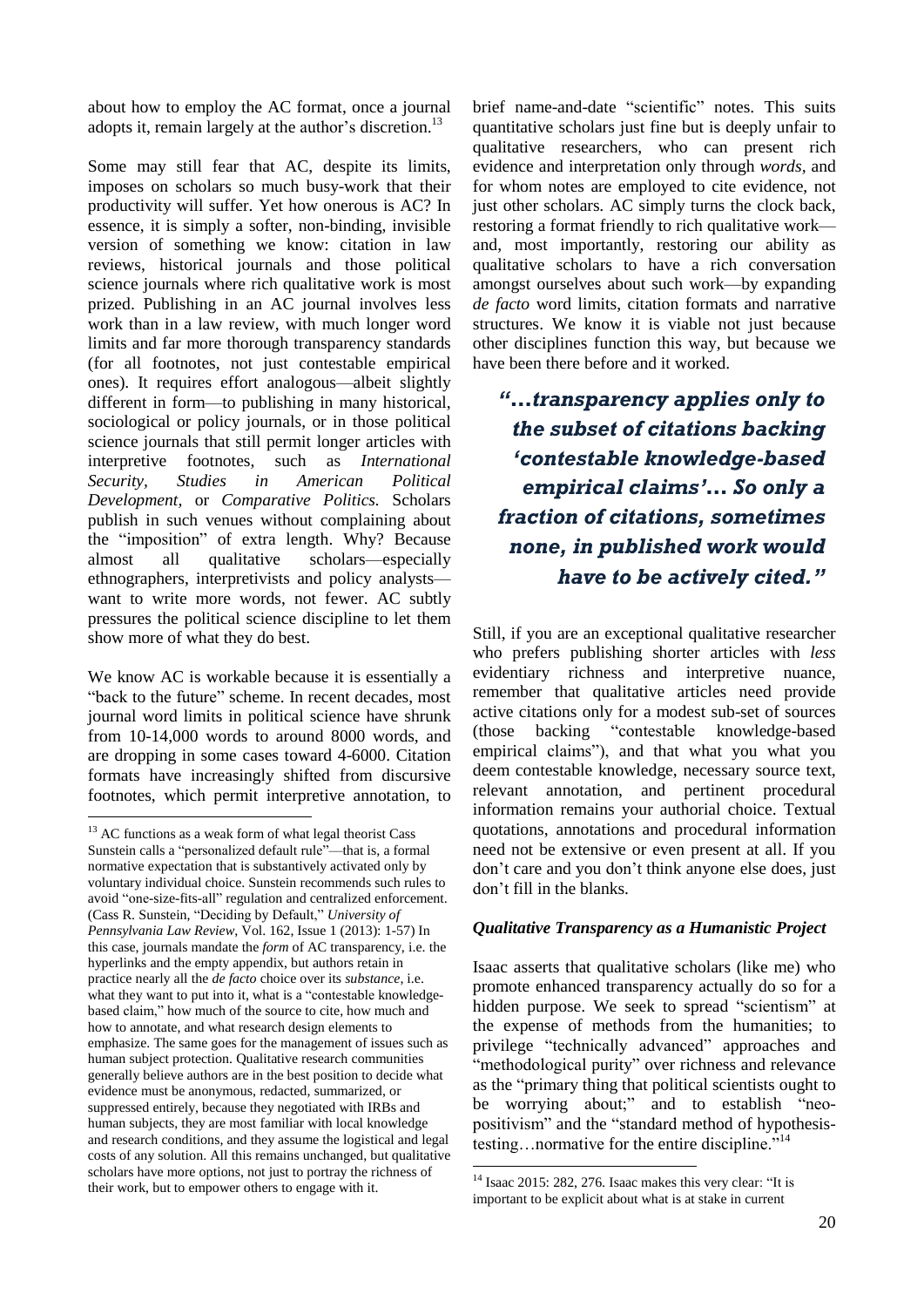I share Isaac view about the discipline, but he misunderstands and misreads the motives of qualitative transparency advocates. We are his allies. Of course we praise some virtues of scholarly rigor, as does Isaac. He rightly cites a paragraph of my own that enumerates reasons why transparency might help scholars to conduct "more careful, systematic and replicable" research. Yet it does not follow, as he asserts, that qualitative scholars pursue transparency out of a "methodological obsession" with rigor akin to what quantitative scholars espouse. And he errs in singling me out as one scholar typical of the qualitative fellow traveller: "At the same time, [Moravcsik] also makes clear that what joins DA–RT proponents is a commitment to heightened methodological rigor," which Isaac expressly links to a peculiar "preoccupation with methodological purity" characteristic of quantitative political science.<sup>15</sup>

In fact, the opposite is true: quantitative and qualitative DA-RT advocates came to agree on transparency despite deep disagreements about relative importance of that—or any type—of scientific rigor. To the limited extent I do advocate transparency as a means to encourage greater rigor—that is, "careful and systematic" scholarship—I favour a very different notion of "rigor" than my quantitative colleagues. I believe transparency makes visible, and thus helps encourage and reward, more problem-driven research, humanistic learning, cultural understanding and multi-perspectival analysis—precisely the academic virtues that Isaac thinks DA-RT advocates are trampling in their rush toward rigor. Isaac obscures our agreement by taking my quotation about "rigor" above badly out of context. Immediately after the sentence he cites, I provide concrete examples of methodological "best practices." They are not from economics, psychology or natural science, but from history and law. Moreover, when I mention "enhancing qualitative methodological skills," I list "fine-

<u>.</u>

grained process tracing," "superior qualitative data collection," and "virtues such as the ability to read texts carefully and creatively, to place them in historical and cultural context, to speak and read foreign languages, and *to appreciate multiple perspectives.*" <sup>16</sup> This is not the "scientism" Isaac eschews but precisely the humanistic respect for perspectival diversity he advocates.<sup>17</sup>

Yet the most basic reason I favour enhancing transparency is not to increase rigor. Isaac seems to miss the essential point, namely that transparency is a meta-norm one may favour for many reasons: to render research (and conversations about it) richer, more relevant *or* more rigorous. <sup>18</sup> And one may define these virtues in many ways. Whether a scholar is interpreting a Shakespeare sonnet, analysing the causes of World War I, or measuring gravitational waves, transparency is a widely acknowledged norm. It is an ethical responsibility to other scholars and outsiders; a way of rendering scholarship richer and more vivid; a means to encourage more careful, rigorous and nuanced interpretation; a precondition for effective debate and criticism; a necessary means of promoting improvement and secondary use of research; a tool to increase the policy relevance of research; and a legitimating force inside and outside of academia. For all these reasons, transparency enables rich and fair conversation among scholars and with the public—the value of which does not depend on a specific method or epistemology.

*"…the most fundamental benefit of qualitative transparency is the greater richness of scholarship—and of the subsequent conversation about it. That is the main reason I support DA-RT."*

For me the most fundamental benefit of transparency is the greater *richness* of scholarship—and of the subsequent conversation about it. That is the main

disciplinary discussions…Gary King is correct to observe that 'large parts' of the social sciences are 'moving from the humanities to the sciences.' But large parts of the political science discipline are not part of this move and do not wish to be part of this move." *Ibid*. The first two sections of his essay discuss only this dichotomy, which remains a *Leitmotif* throughout.

<sup>&</sup>lt;sup>15</sup> Isaac 2015: 275-276, also 270. Isaac is unambiguous. After parsing my statement, he portrays "quantitative and qualitative methodologists…joined by a commitment to methodological rigor as the preeminent source of political science's credibility." These characterizations of my scholarship and commitment to transparency are so wide off the mark that I have Isaac to thank for much subsequent ribbing from my quantitative colleagues.

<sup>16</sup> Moravcsik 2014b: 36, emphasis added. I also mention some distinctively qualitative social science techniques, such as counterfactual analysis, case selection and analytic narratives. <sup>17</sup> Ironically, had Isaac actively cited this passage and provided 50-100 words of context, he might well have realized that he actually agrees with the motives of DA-RT advocates.

<sup>18</sup> At one point Isaac all but *defines* DA-RT transparency as a form of "rigor" in "data analysis," thereby making the point essentially tautological. Isaac 2015: 275.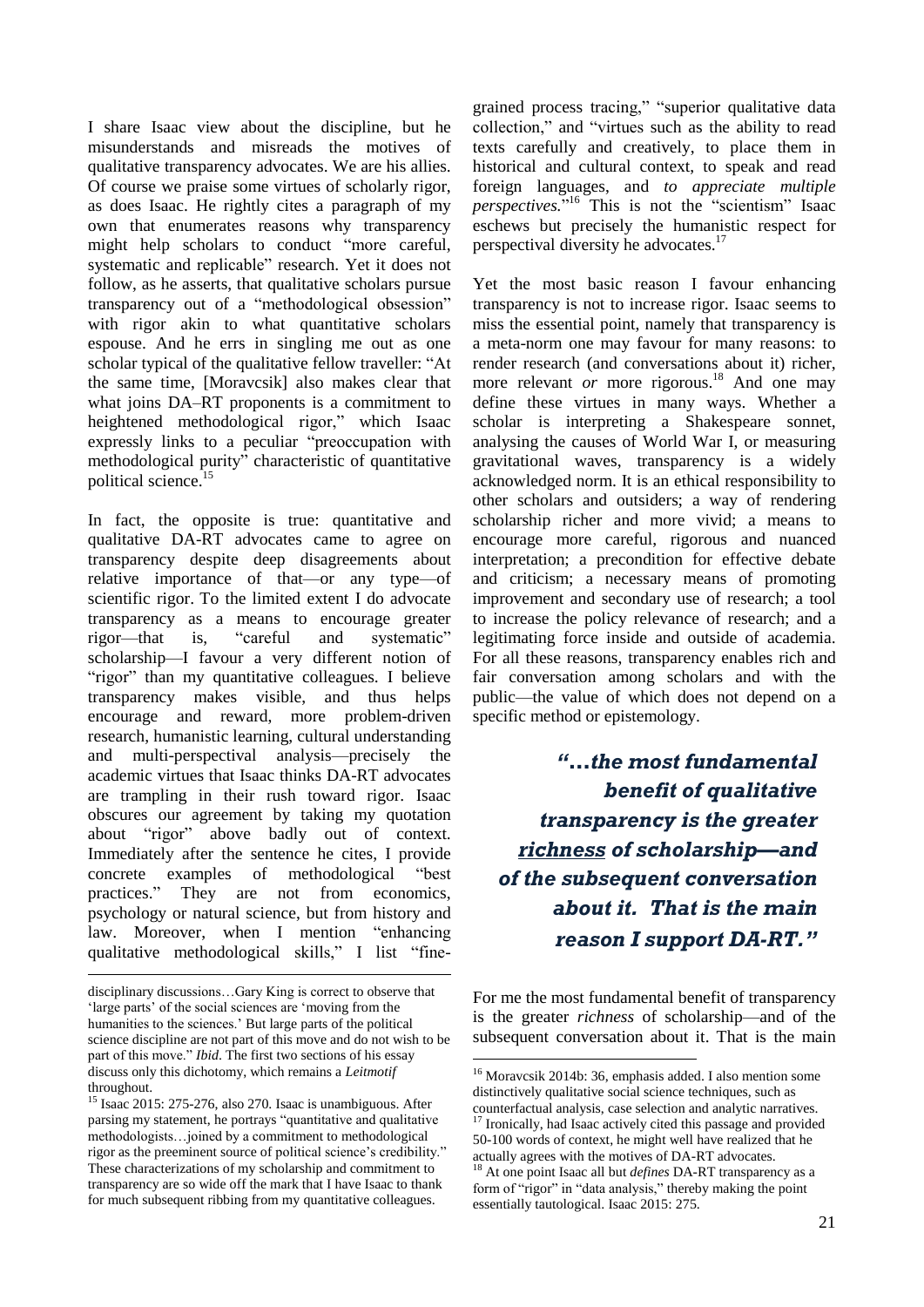reason I support DA-RT. Transparency helps authors render qualitative evidence, and scholarly interpretation of it, more vivid, subtle and contextual. Readers find it more informative and compelling to read source material in which a political actor or observer addresses the reader in his or her own words, rather than a reference to, say, "Interview Materials." Like most qualitative scholars, I also believe that scholars interpret each of evidence. Thus a massive difference in real comprehension exists between a text accompanied by interpretive annotation explaining how and why a scholar interprets it as she does (as in AC), and a naked cite or quote, which leaves the reader to puzzle out its precise meaning.<sup>19</sup>

Can transparency realize this humanistic promise? AC should inspire confidence, for it brushes up for the digital age the tried-and-true humanistic tool for linking evidence to interpretation within narrative: the discursive footnote. Such notes were once the norm in political science, and still are in law, history and humanistic disciplines. The fact that AC lengthens articles adds further richness. All this helps make the experience of publishing qualitative work in *APSR, IO* or *Comparative Political Studies* closer to publishing in an academic law review, a history journal, a monograph, or one of the remaining political science journals with longer articles (14,000 words or more), interpretive citations and a tolerance for discussing text, such as *International Security, Studies in American Political Development* or *Comparative Politics.* Does Isaac really object to this—or just misunderstand it?

In a deeper sense, every time scholars employ AC, they vindicate basic principles of humanistic and interpretivist social science. One example is the insight that scholars always select, interpret, contextualize, arrange and weight individual pieces of evidence in ways that are neither obvious nor incontestable.<sup>20</sup> Making this interpretive act transparent via annotation creates the precondition for what Isaac rightly terms a "productive dialogue" about "interpretive dimension of inquiry… characteristic…of all human living."<sup>21</sup>

If we want disciplinary pluralism, we can start by making journals as supportive of rich narrative, text and interpretation as they are of derivation,

1

specification and calculation. A close reading of AC and other DA-RT proposals shows that they address Isaac's precise concerns. Many readers of *Perspectives in Politics* might well share these humanistic aspirations, though DA-RT preserves the right of Isaac and his editorial board to disagree.

#### *Qualitative Transparency as a Relevant Project*

Isaac's final concern is that enhancing transparency will undermine the theoretical richness and policy relevance of political science by narrowing the number of interesting ideas and theories that scholars consider and by couching them in complex and specialized language intelligible to a public concerned with real-world problems. Isaac lists many relevant insights published in *Perspectives in Politics,* implying that transparency norms would have prevented their publication. He favours a "plain speaking" political science aimed at introducing more new and relevant ideas into disciplinary debates and disseminating them more widely.

Yet does qualitative transparency really undermine theoretical fruitfulness and policy relevance? This claim—for which Isaac provides no evidence—is exaggerated, if not wholly imaginary. Isaac seems mostly concerned to defend space for that small subset of political science not based on what he terms "data analysis." This worry is misplaced, however, because such work is largely exempt from transparency norms. Isaac's most extended example is research linking political theory and empirical sub-disciplines to generate a "multidimensional and rich understanding of "democracy.""<sup>22</sup> One example that fits this category well is an article I co-authored recently in *International Organization* with colleagues in political theory (Stephen Macedo) and international relations (Robert Keohane). <sup>23</sup> It addresses the policy-relevant normative issue of how best to define and evaluate the "democratic deficit" in global governance. $^{24}$  Yet DA-RT imposes few transparency obligations upon it, because it consists largely of definitions, legal claims, normative premises, non-controversial empirical claims and secondary research*.* As in Isaac's other examples, no more than a few published quotes would be needed.

<sup>19</sup> Andrew Moravcsik, "Transparency: The Revolution in Qualitative Political Science", *PS: Political Science & Politics*, Vol 47, Issue 1 (2014a): 676ff; Moravcsik 2015. The great majority of qualitative scholars employ more traditional humanistic and interpretive case-study approaches.

<sup>20</sup> Moravcsik 2014b: 52.

 $21$  Isaac 2015: 269.

 $22$  Isaac 2015: 281 and, on "data analysis," 275.

<sup>23</sup> Robert O. Keohane et al. "Democracy-Enhancing

Multilateralism," *International Organization*, Vol. 63, Issue 1  $(2009): 1-31.$ 

Let's set aside the obvious irony, namely that Isaac accuses DA-RT supporters like me of acting, consciously or

unconsciously, to narrow political science to exclude just such normatively-infused, problem-driven, policy-relevant research.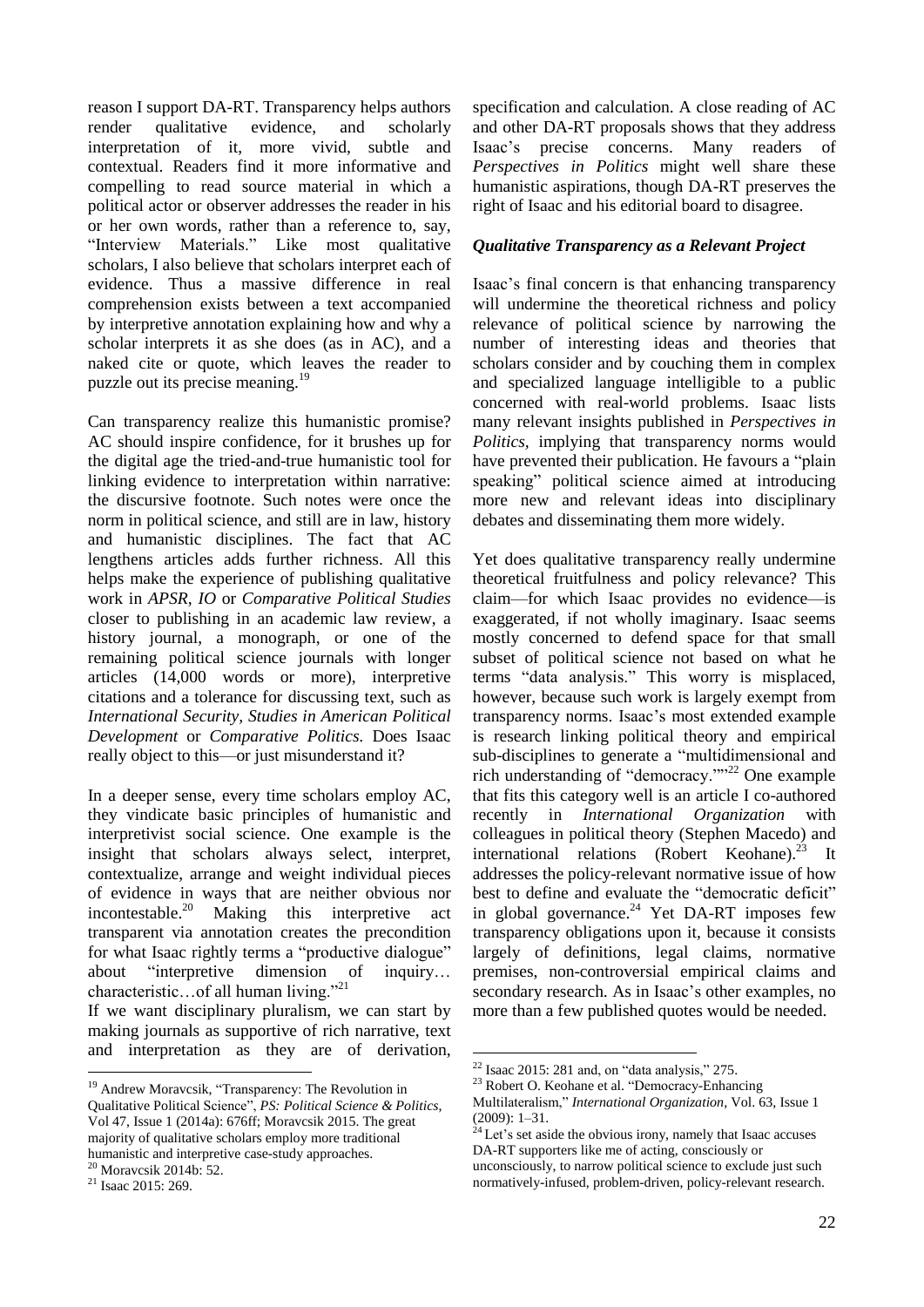Most political science, of course, does involve data analysis. Yet even where policy-relevant articles report original empirical analysis, no clear trade-off exists between transparency and policy relevance or theoretical fruitfulness. Indeed, the reverse may be true. A distinct methodological advantage of "process-tracing" is its fruitfulness in generating new hypotheses. The richer and more open the evidentiary and interpretive basis of the case studies, the easier it is for authors and readers alike to engage in this generative process. As qualitative scholars like James Scott attest, the most detailed and transparent qualitative scholarship is often not only the most vivid, but also the most theoretically and politically engaging.<sup>25</sup> Moreover, transparency may well strengthen the quality and prestige of qualitative research in the discipline, thereby bolstering diversity of theory, method and substance, and sparking more policy-relevant work.

This is not just hype. A quick cross-disciplinary comparison suggests, indeed, that *qualitative transparency is correlated with theoretical fruitfulness and policy relevance.* Consider first political science. Qualitative journals committed to the highest standards of qualitative transparency narrative detail, long articles, extensive footnotes, nuanced local knowledge—are also among the most theoretically fruitful and politically engaged. These include *International Security* (widely read in the foreign policy world on issues of moral and political importance), *Studies in American Political Development* (in which recent articles cover the history of tax policy, the welfare state, judicial review, vote suppression, immigration policy, banking regulation, gun control), and *Comparative Politics* (covering conflictual domestic issues across the globe, especially in developing regions).

The same elective affinity exists in neighbouring disciplines. Legal academia sets the "Gold Standard" for qualitative transparency, demanding much more than DA-RT proposes. Yet no discipline conducts such impassioned and policy-relevant debates about current policy issues, with such a self-consciously reflexive impact on politics. And few fields house a

1

wider range of normative and positive approaches, from "critical legal studies" to "law and economics." History, anthropology, education, development studies, and other disciplines with qualitative excellence are similarly engaged.

This correlation exists because policy research must often be transparent in order to be relevant. Political decision-makers, policy analysts and journalists typically possess detailed knowledge and considerable "feel" for issues. And, sadly, they are often now *more* transparent than we scholars who study them. Making a genuine and credible academic contribution requires corresponding substantive command, interpretive subtlety and openness. What good, for example, does it do for a legal academic to interpret existing laws or facts in a way that could never withstand scrutiny before a court of law or a legislature? Similarly, a World Bank project in which I am currently involved seeks supplement current, largely quantitative, assessments of program evaluation with qualitative analysis, so better to incorporate local political, social and cultural factors. Such research must be transparent to be effective: to fulfil legal mandates, to enhance credibility inside the organization, and to facilitate nuanced adoption by developing countries.

Isaac and others concerned with policy-relevance have one last worry. Would more transparent qualitative research become too complex and cumbersome for "plain-speaking" people to read? Here AC offers an innovative solution. The existence of two separate digital layers (the main text and the appendix) joined by hyperlinks creates a novel opportunity, never before available, for political scientists to write at once in different styles for diverse audiences. The main text can employ a more direct and persuasive narrative style aimed at a broader audience, while the appendix contains the methodological, analytical and evidentiary "scaffolding" of more interest to experts. This bifurcated approach is increasingly the norm in modern journalism, policy analysis, government documents, the natural sciences, and websites. Political science should change with the times.

For all these reasons, I believe enhanced transparency can help qualitative political science be more readable, relevant and diverse, as well as richer and more rigorous—all at modest cost.

 $25$  "A hero student of mine [wrote] an ethnography of vision in the slaughterhouse…you cannot put down, it is so gripping….You could only write this ethnography, I think, by actually doing this work…I always believed that social science was a progressive profession because it was the powerful who had the most to hide about how the world actually worked and if you could show how the world actually worked it would always have a de-masking and a subversive effect on the powerful." "An Interview with James C. Scott," *Gastronomica,* Vol 15, Issue 3 (2015) [http://www.gastronomica.org/fall-2015//](http://www.gastronomica.org/fall-2015/).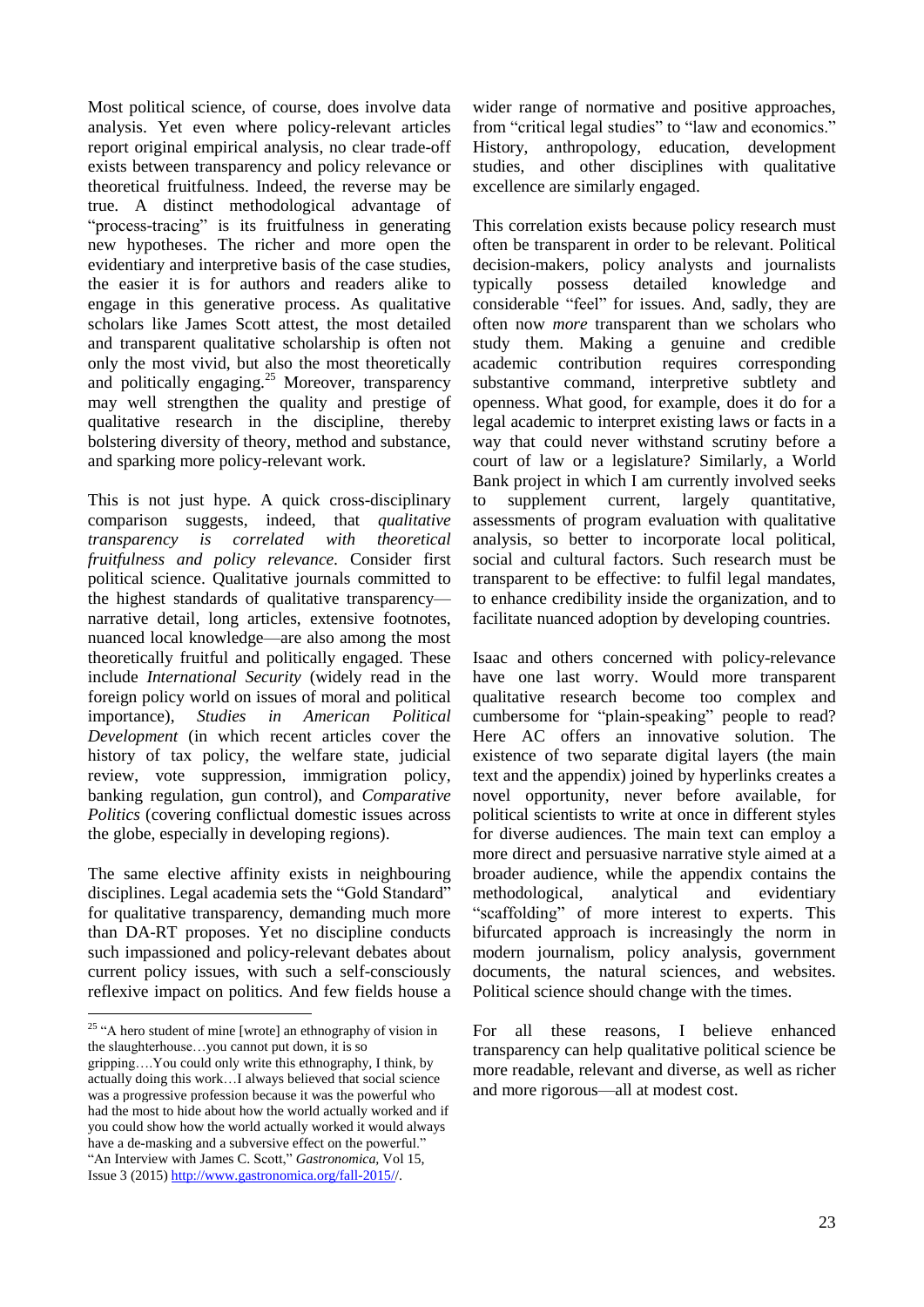### **In Praise of Transparency, But Not of DA-RT**

*By Jeffrey C. Isaac, Indiana University*

Andrew Moravcsik is a distinguished scholar of international relations, and I am an admirer of his work. Because he has chosen to center his most recent defense of DA-RT on a critique of my writing, I feel the need to offer some response. At the same time, because I have already published a great deal on this topic that is easily accessible to interested readers, and because the topic itself increasingly bores me, I will try to be as concise as possible.

Moravcsik generously describes my *Perspectives* essay as "influential" and notes that "Isaac's critique is valuable in that the controversy it helped to spark has drawn scholarly attention to transparency in a way that five years of open meetings and published symposia by DA-RT advocates could not." I hope this is true, and if it is, then I have accomplished my purpose, which was loudly and clearly to announce a position in a way that called attention to the issue and allowed the vast majority of colleagues, who were uninformed about DA-RT, to pay attention and to think for themselves.

I appreciate Moravcsik's most recent clarifications of DA-RT. I also appreciate that in recent months there have been many such clarifications, and conversations, and efforts to wrestle with the challenges presented by DA-RT, and to incorporate a greater variety of voices and perspectives. Broadening the discussion was precisely my goal. It was my hope that some colleagues, and journals, would develop a more sophisticated and inclusive understanding of what DA-RT required, and other colleagues, and journals, would clarify their reasons for either refusing to participate in DA-RT or for actively opposing it. This has happened. I am pleased.

At the same time, while Moravcsik generously credits me with having "valuably" drawn attention to the issues, he attributes to me a set of positions that I do not recognize, and based on this attribution, declares me to be rather wrongheaded and something of a scholarly Know Nothing. I'd like briefly to set the record straight.

(1) Moravcsik implies that I misleadingly attribute to DA-RT a lack of flexibility and formality, claiming on the contrary that "Data Access and Research Transparency (DA-RT) is an informal initiative to enhance the transparency of political science research." He continues that "From the start, DA-RT's most fundamental organizing principle has been autonomy among methodologically pluralistic research communities, and its transparency norms are nothing more than suggestions for voluntary adoption." But in fact, from the start a great many people were very unclear about what DA-RT meant. While it is indeed true that two committees were formed, and approved by the APSA Council, to discuss "transparency" and its implications, it is also true that these committees worked mainly below the radar, and that many members of at least one of these groups lacked a clear idea about what they were discussing. Many Council members—myself included—found the entire discussion to be rather obscure. And in 2012 when the Council approved some professional ethics language about research integrity, it was very general, explicitly voluntary, and said nothing about journal policies or something called "DA-RT."

*"It was my hope that some colleagues, and journals, would develop a more sophisticated and inclusive understanding of what DA-RT required, and other colleagues, and journals, would clarify their reasons for either refusing to participate in DA-RT or for actively opposing it. This has happened. I am pleased."*

Moravcsik writes about "five years of open meetings and published symposia by DA-RT advocates." I question whether most of those meetings were open; I note that the symposia in question never sought to include skeptics or critics of what DA-RT might mean; and I note in particular that the October 2014 Ann Arbor meeting at which the DA-RT principles were approved by participating journal editors was not open and did not include the editors of many important political science journals. I was included—though illness prevented me from attending, and my Managing Editor attended in my stead. And when I saw the principles, I wrote an open letter to the organizers and participants explaining why I could not agree to these principles, and why I considered their adoption by any responsible journal editors to be premature. As far as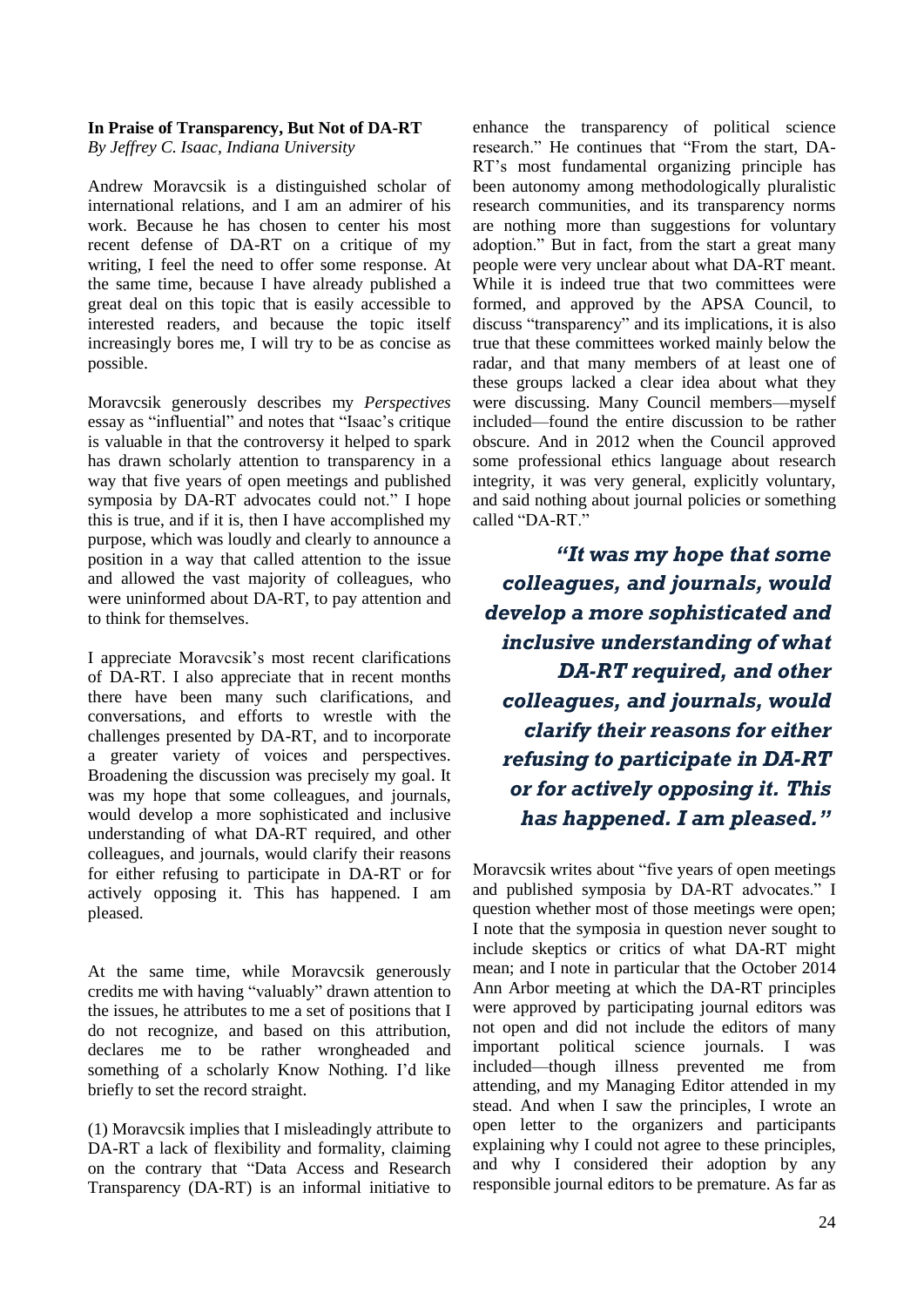I am aware, that letter was not shared with the list, nor was it answered in any meaningful way. When I then shared the letter with many colleagues, who included former Presidents of APSA and a number of journal editors who were not invited to attend the meeting, I discovered that many of these colleagues were shocked to learn about all of this. It was then that I decided to write the *Perspectives* essay to which Moravscik responds.

Ironically, the DA-RT principles of transparency were *not* drafted in a fully transparent way. For a long time it was not clear that these principles were "voluntary," or motivated, as Moravcsik says, by a deep commitment to "pluralism"—and for many colleagues, these things are still not clear. Further, it was not clear that DA-RT was an "informal" effort not promulgated by APSA. APSA supported the Ann Arbor meeting. APSA leadership seemed to give its imprimatur to DA-RT—even though these things had never been discussed, much less acted upon, by the APSA Council. Moravscik writes that "DA-RT does not invoke centralized enforcement power and the American Political Science Association does not possess such power, which is why it is not a formal APSA initiative—all points Isaac himself, having accused DA-RT proponents of bureaucratic centralization, later quietly conceded." In fact, I was one of a small number of APSA Council members to argue persistently that APSA needed to make *clear* that DA-RT is not a formal APSA initiative. Only in November 2015 did APSA leadership issue a number of statements designed to clarify this. These statements were not universally regarded as satisfactory, and they indeed sparked further discussion and debate (all of this is posted on the *[Dialogue](https://dialogueondart.org/) on DA-RT* website, created not by the proponents of DA-RT nor by APSA, but by a group of distinguished colleagues seeking to furnish a space for genuine dialogue. I commented extensively on this in a [December](http://www.the-plot.org/2015/12/03/a-broader-conception-of-political-science-publicity-or-why-i-refuse-da-rt/) 2015 post, "A Broader Conception of Political Science Publicity").

Some of these things are clearer now than they were then. Some are not. But to the extent that this is true, it is precisely because my open letter, and then my essay, got people's attention, and helped to make DA-RT the *big issue* that it now is, by highlighting the lack of transparency, clarity, and perhaps even legitimacy of much of what was moving forward under the banner of DA-RT.

While Moravscik presents DA-RT as a benign and straightforwardly professional initiative, I would suggest that it was in fact very political (in the sense of disciplinary politics), and that as more and more

colleagues came to understand what was going on, they began to raise lots of questions and express their own concerns and objections. It is perhaps the case that the thousand-plus colleagues who signed the ["Gang](https://dialogueondart.org/petition/) of Six" letter calling for delay were very poor readers. It is also perhaps the case that they were over a *thousand* very accomplished political scientists who read what was available, found much that was either obscure or objectionable, and expressed their serious objections in the very name of their commitment to political science.

(2) Moravscik writes that "Isaac divides political science into **two warring camps** with **incompatible** visions of the discipline's future," and continues: "He charges that DA-RT is a **partisan effort**: a 'one-size fits-all' **scheme that deliberately seeks to impose** upon all political scientists a 'uniform' 'broader agenda' of 'resurgent neo-positivism,' 'methodological purity' and 'scientific rigor' (or 'scientism') modeled on the quantitative and experimental social sciences, especially psychology. **The ultimate goal is to suppress** 'humanistic' practices and politically relevant discussion in political science. Isaac opposes DA-RT **in the name of an opposing ideological camp**."

There is an element of truth to this set of claims, for in my *Perspectives* essay I did claim that there was a "resurgent neo-positivism," that this threatened "humanistic" and "pluralistic" tendencies in political science, and that I was against this. But it is worth noting that Moravscik, the proponent of "active citation," creates a misleading impression by weaving together some of the phrases in my essay with a range of more highly charged phrases which do not appear in my piece at all (these phrases are bolded in the quotation above so readers can see for themselves how *actively* Moravscik uses citation to exaggerate the defensiveness and hostility contained in my piece). I do not believe that political science is riven by "two warring camps," and everything I have done as an editor of *Perspectives* since 2005 has been dedicated to bridging subfield and methodological divides and to publishing problemdriven articles, essays, and reviews that appeal to a broad political science readership. I do believe that DA-RT is motivated by the sincere desire of some colleagues to elevate the level of methodological rigor in political science, and that behind this are certain commitments I consider "neo-positivist." But I do not regard this effort as a scheme that has an "ultimate goal" or "seeks to impose" upon colleagues. I regard it as a sincere effort to promote a vision of science, and I have said this repeatedly. I acknowledge that it unites some people obsessed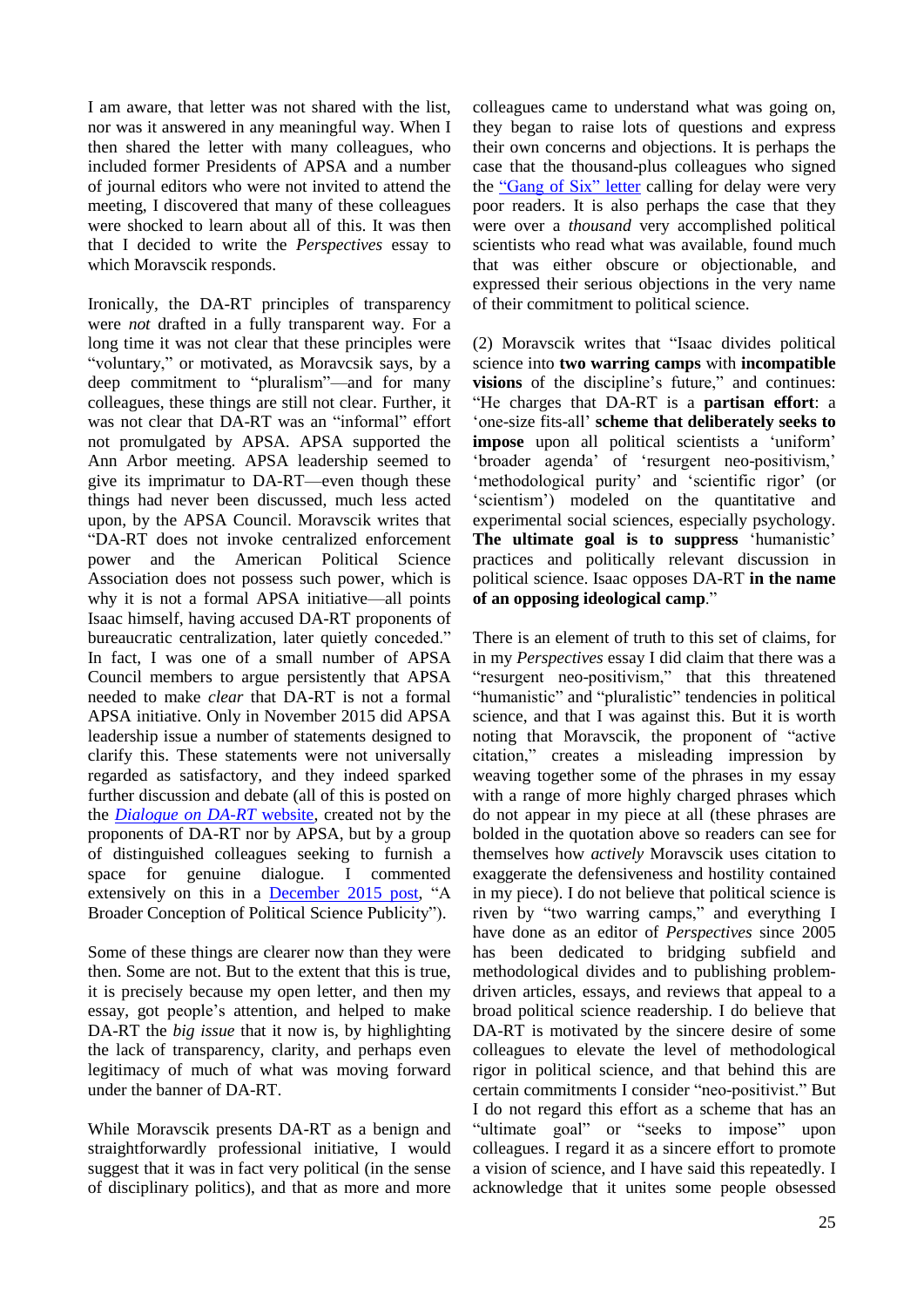with quantitative methods and others obsessed with qualitative methods and that what joins these people is *not* a particular method but a broader obsession with methodological probity. I do not impugn the motives of the advocates of DA-RT, though I question their conception of science. And I acknowledge that the people with whom I disagree include some of the most excellent political scientists in the discipline.

In short, I am not a "partisan," and I do not speak for "an opposing ideological camp."

*"I regard it [DA-RT] as a sincere effort to promote a vision of science…I acknowledge that it unites some people obsessed with quantitative methods and others obsessed with qualitative methods and that what joins these people is not a particular method but a broader obsession with methodological probity."*

I do maintain that the advocates of DA-RT, while well-intentioned, promote a vision of political science that is methodologically obsessed and inhospitable to the way a great many colleagues do their work. And I further maintain that *Perspectives on Politics* rests on a different, more pluralistic, and more broadly "public" conception of political science. And I welcome further debate. Yes, I am opposed to DA-RT. But this does not make me a follower of Carl Schmitt who believes that everything is reducible to a simplistic opposition of "friends" and enemies." Such a Manichean vision cannot be found in what I have said about DA-RT, and it is surely at odds with the very public work I have done with *Perspectives*—work that has twice been reviewed and praised by ad hoc APSA review committees.

I am not interested in ideological or cultural wars. I am interested in preserving and expanding the spaces for a broad, pluralistic, and publicly engaged discipline. If Moravscik is also interested in these things, then I welcome his collaboration.

(3) Moravscik accuses me of having a very simplistic idea of the public relevance of scholarly work. This is a big and complicated topic. I have no

doubt that there are a great many ways of developing and writing high-powered scholarly research so that the work is both publicly relevant and publicly accessible. And I surely am in favor of there being a range of venues and options for the publication of such work. There is no kind of work that is *a priori* irrelevant, and no approach to research or to methodological transparency that ought to be dismissed. At the same time, I do think that DA-RT is linked to an "expert" conception of public relevance and that this is not the only way of thinking about the ways that scholars and reading publics can relate. I also think that while the kinds of efforts that Moravscik would mandate are fully consistent in principle with efforts to simultaneously make scholarship more broadly accessible, as a matter of fact these bureaucratic expectations and requirements take time and energy, both of which are scarce resources. I do not think that a discipline that is serious about promoting greater scholarly relevance and accessibility would consider "data accessibility and research transparency" a top priority. And while it is not inconsistent with other priorities in principle, in practice Moravscik and his DA-RT colleagues have chosen to focus their attention *not* on the broad theme of "publicity" but on the very narrow theme of methodological probity. If that's what they care most about, this is fine. But it is not what most political scientists care most about, nor in my opinion, what they should care about.

(4) Moravscik claims that I "oppose transparency not just in practice, but in principle." This is both wrong and unfair. The double-blind peer review processes that I have curated since 2009 center on transparency. In the June 2015 essay that Moravscik criticizes, I state clearly that: "accessibility and transparency are no doubt good things." In my "Further Thoughts" piece, I wrote that: "Attentiveness to data and analytic integrity has indeed always been important to the peer review processes of any serious political science journal. At the same time, greater attentiveness, in moderation, can hardly be a bad thing." My Introduction to the December 2015 issue of *Perspectives on Politics*, "Varieties of Empiricism in Political Science," further expands on the importance of integrity, transparency, and never-ending critique to political science. This is what I wrote:

> "When a political science article, or book, is published, what happens is that it is given a particular space, and then set free in the public realm of inquiry, dialogue, debate, and further inquiry *ad infinitum*. Publication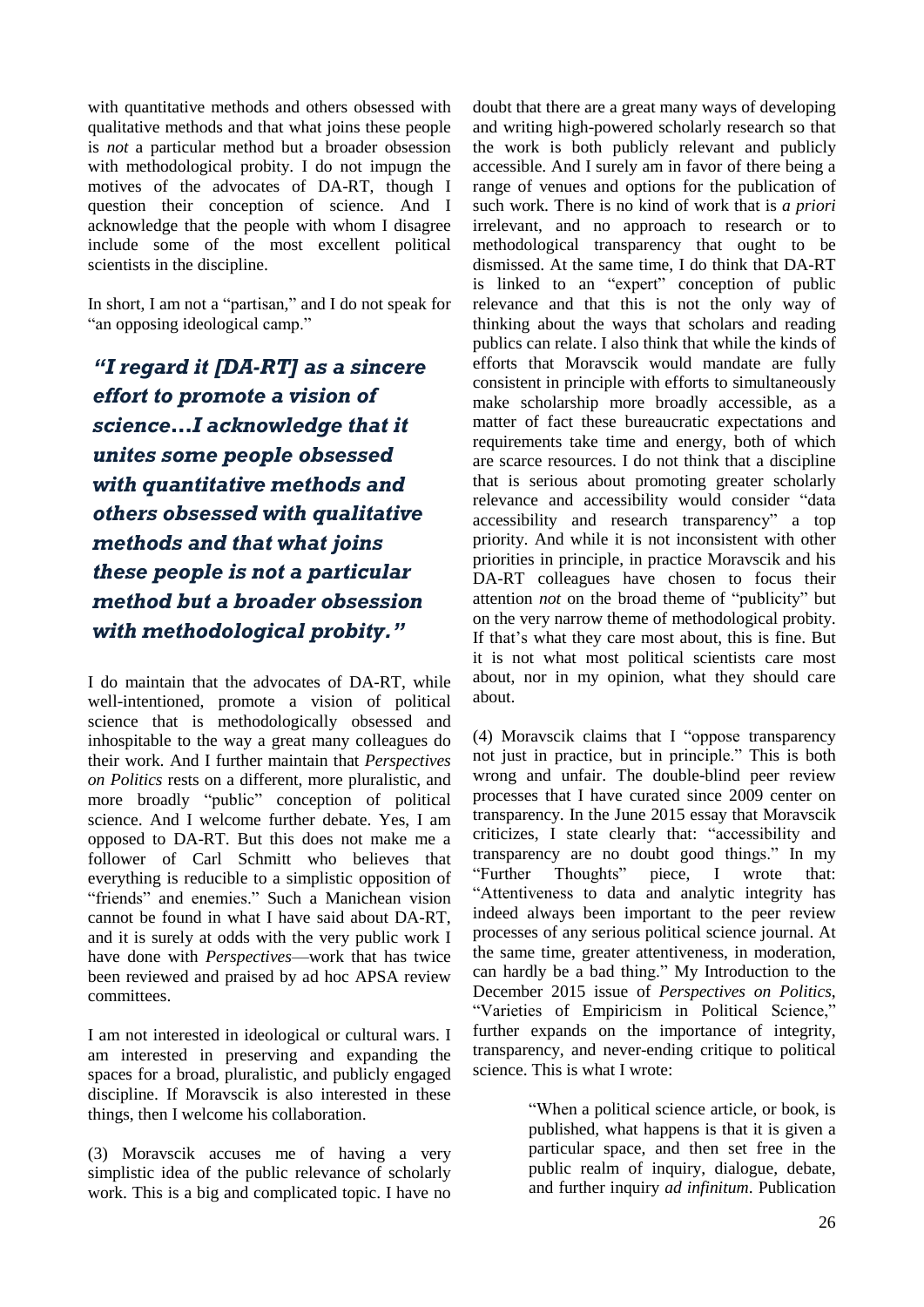is not sanctification. It is not a signal, to the scholarly community or to the broader public world, that the published work is True, Final, Perfect. It is a signal that the work has been evaluated by a range of scholars, and has been found to rise to a level of plausibility, validity, and excellence that merits publication and that warrants being treated with particular seriousness by scholarly colleagues. That is all. People are then free to read it or ignore it—we have all experienced both. They are free to engage it, critique it, build on it or tear it down. And every single publication will experience every one of these possible responses . . .

These observations are commonplace. We all know them to be true. But at the same time, when many political scientists talk, with a spirit of great seriousness, about "science," they forget such things, and act as if there is some method, or set of rules, or system of bureaucratic requirements of "data access and research transparency," that can mitigate the inherently interpretive and inherently contestable and *provisional* character of even the best contributions to political science. We want to see *all* the data. We want to know all the steps in the process of reasoning. We want to be able to subject everything to an ultimate test, to an essential judgment of Truth or Falsity. But there is no such test, no such judgment. There is no Archimedean point from which our complex and constantly changing political world can be apprehended, and no vantage point from which our truth claims can be insulated from provisionality.

Of course this does not mean that "anything goes." At every step in the ongoing process of scholarly inquiry—and such inquiry consists of a never-ending recursive cycle of pre-publication and post-publication review—political scientists are liable to *questioning*. "Why do you say this?" "What is your evidence for this?" "Are you sure you have interpreted this evidence properly?" "What about this alternative interpretation of your evidence?" "What about this alternative evidence?" "Are you so sure that an alternative explanation doesn't work better?" Whether one's work involves multivariate analysis or formal modeling or descriptive case studies or detailed ethnographic description or

constitutional analysis or textual exegesis or normative argument, one is always liable to questions such as these. Different kinds of evidence or argumentation may be relevant in different situations. Scholars will often disagree about the kinds of evidence or argumentation that are relevant. A level of meta-argument ensues, sometimes even followed by a deeper level of metaargument. This is the life of scholarship, and every experienced editor knows that while this life can be facilitated, and in some ways regulated, it cannot be purified or perfected. Every good editor also knows that there is a difference between editing—an intellectual activity involving facilitation, engagement, communication, and the cultivation of spaces for argument—and *policing*. *Publication is not the end of critique, contestation, and critical review by peers. It is one step in an iterative and interminable process*."

I stand by this long-standing commitment to the idea that ongoing critique is the hallmark of serious scholarship. Of course scholars ought to be held accountable for their evidence and their analysis. That is exactly what existing practices of publication in political science promote. I await some evidence from DA-RT proponents that these practices are in need of a substantial overhaul.

*"Of course scholars ought to be held accountable for their evidence and their analysis. That is exactly what existing practices of publication in political science promote. I await some evidence from DA-RT proponents that these practices are in need of a substantial overhaul. "*

At the same time, at my initiative—and after full discussion with and the unanimous support of my editorial board—*Perspectives on Politics* recently adopted a policy statement on recognition." This policy makes the commitment to transparency as transparent as can be, and at the same time links this commitment to broader questions of professional ethics and intellectual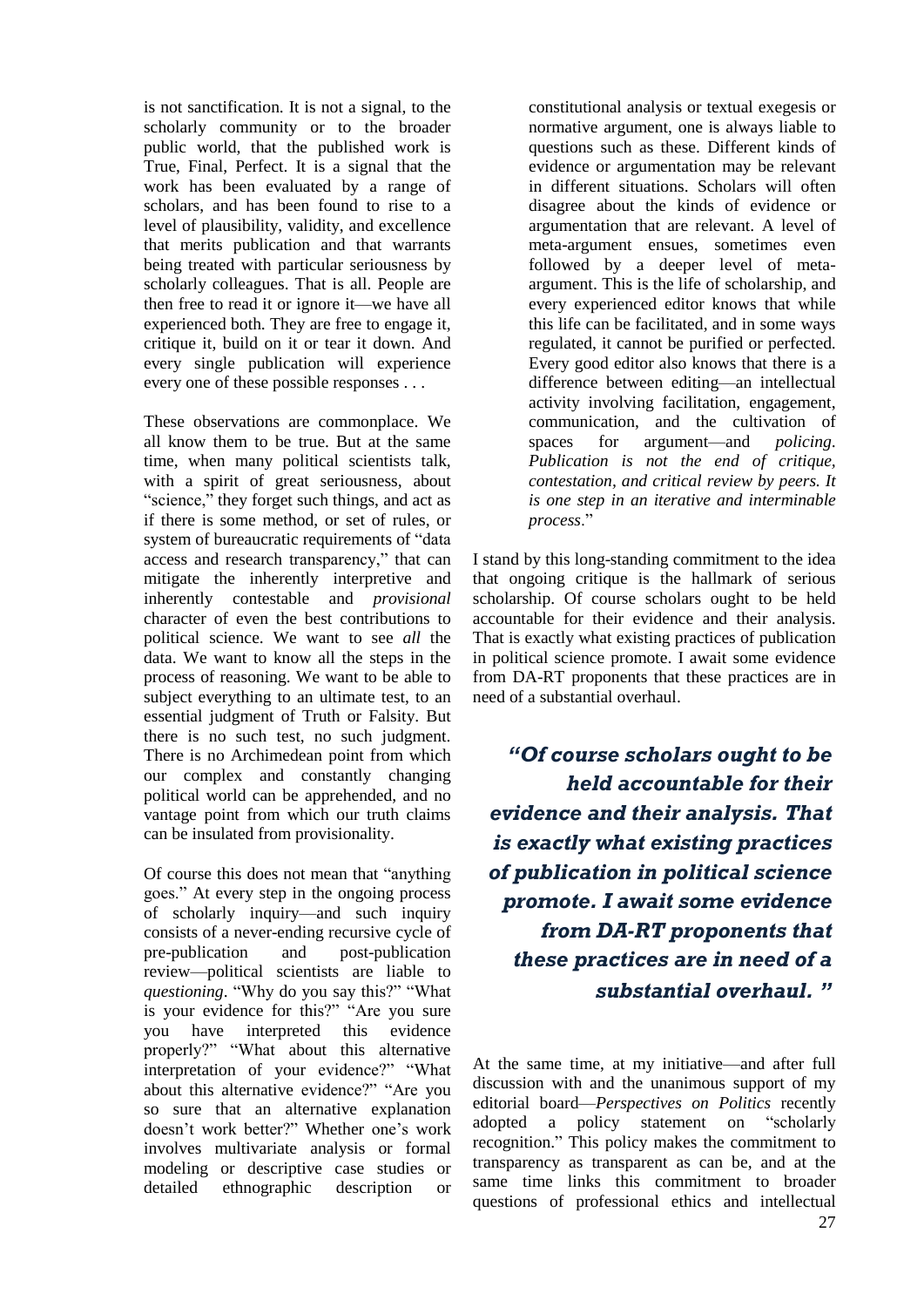integrity that I wish were as important to DA-RT activists as the new bureaucratic rules they seek to institute. Here is the statement, which is posted on the APSA [website.](http://www.apsanet.org/LinkClick.aspx?fileticket=_0ssKGv37eo%3d&portalid=54)

> *Perspectives on Politics* has long been committed to promoting scholarly sharing, among political scientists and between political scientists and other reading publics, that is serious, rigorous, relevant, honest and intellectually fair.

> In light of all rhetoric of intellectual probity surrounding the controversy over the DA-RT ("Data Access and Research Transparency") initiative, we think it important to issue a statement publicly reiterating one of our journal's longstanding practices and also announcing a new policy regarding citation practices.

(1) *Perspectives* has long been committed to the highest standards of general research transparency.

*Perspectives* is a scholarly journal of political science fully committed to doubleblind peer review of all research articles and to honest and open sharing of ideas and evidence. We regard such commitments as essential to the publicity and intellectual care at the heart of all serious scholarly inquiry and publication. Our policies have reflected these commitments from the start of our editorship.

Since 2009 we have thus shared versions of the letter below with all authors of articles we are publishing. The letter encourages authors to make their evidentiary sources, including data, accessible, and invites them to take advantage of resources provided by the journal and Cambridge University Press (who hosts supplemental material at permanent links) to prepare these sources in a manner that seems reasonable given their work and their personal convictions as authors and valued colleagues.

This policy has been voluntary and it will remain voluntary. At the same time, we work very closely with authors in the development of their work, and in recent years this policy has been strongly encouraged as part of a more general

conversation about how to publish the best work possible.

(2) *Perspectives* is fully committed to the ethical value of inclusivity and appropriate scholarly recognition of the work of others.

Two years ago, in response to widespread discussion of the issue within the profession, our editorial board initiated a serious discussion of the problem of gender bias in citation practices and other forms of bias as well. At our 2015 annual board meeting in San Francisco, the board voted unanimously to adopt changes in the instructions we send to all book and manuscript reviewers that underscore the importance of citing all relevant sources.

We have thus incorporated the following language into all reviewer letters:

"In considering these questions, the work's treatment of relevant literatures and authors is particularly germane to your evaluation. If you have concerns about citation bias, regarding gender, people of color, or other under-represented scholarly communities, these would also be worth noting. Obviously, your evaluation will be based largely on your reading of the work as a scholarly expert. But please keep in mind that *Perspectives on Politics* is a distinctive kind of political science journal, and seeks to promote research that is integrative and that reaches broadly within political science"

Both of these measures serve the same purpose: promoting forms of research practice and scholarly discourse that enact proper regard for the *intersubjective* character of scientific practice. We believe strongly that all scholars ought to pay attention to and acknowledge the work of others relevant to their own work, and that all scholars ought to present their work in a way that makes it accessible to critical scrutiny by others in the field.

Jeffrey C. Isaac, Editor in Chief, *Perspectives on Politics* James Moskowitz, Managing Editor, *Perspectives on Politics*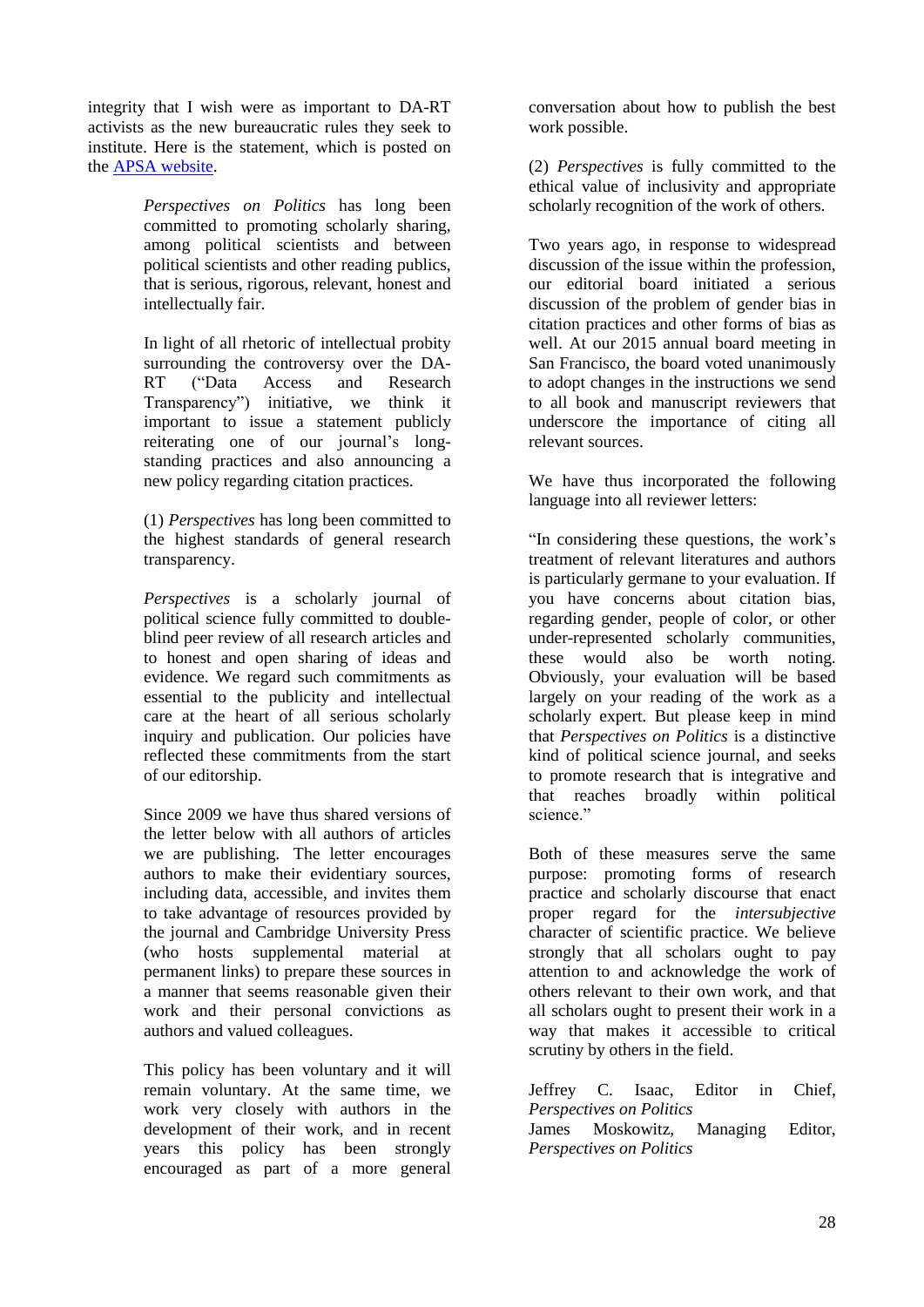As far as I am aware, *Perspectives* is the first and indeed the only major political science journal in the U.S. to issue such a general statement on the theme of scholarly recognition. The part about research transparency reiterates the journal's long-standing commitment in a way that is respectful of the integrity and autonomy of our authors, who we regard as "valued colleagues" and not as untrustworthy supplicants requiring new forms of policing. And the part about inclusive citation breaks new ground in making explicit both the problem of gender citation bias and the need for greater mindfulness about the importance of recognizing the work of others more generally. This is truly an *activist* citation policy, and I would hope that Moravcsik, who has written about gender equality in the academy<sup>1</sup>, would devote the same energy to supporting such a policy for all political science journals as he has devoted to promoting his ideas about hyperlinking footnotes. Yet I am sorry to note that at least thus far the leading proponents of DA-RT have been single-mindedly obsessed with

1

promoting a much narrower agenda centered on policing the argumentative practices of colleagues.

I am all in favor of transparency, in scholarly research and in the activism of colleagues seeking to shape the agenda of academic disciplines. But I do not think scholarly openness requires the new principles and bureaucratic apparatuses being promoted under the rubric of DA-RT. I consider such measures unnecessary, costly, and alienating to many colleagues. I also think that they are a distraction from bigger issues of principle that ought to be at the center of a truly publicly-oriented political science discipline. I don't believe the proponents of DA-RT are bad. I simply believe they are wrong and that they do not speak for many in the discipline. And while I have quite deliberately expended some time and energy trying to explain why I consider them wrong, I choose to spend most of my time and energy editing *Perspectives on Politics*, and demonstrating in practice that a political science journal can be intellectually serious, engaging, and genuinely interesting all at the same time, and without need of new principles and rules and regulations.

<sup>1</sup> Andrew Moravcsik, "Why I Put My Wife's Career First," *The Atlantic* (October 2015).